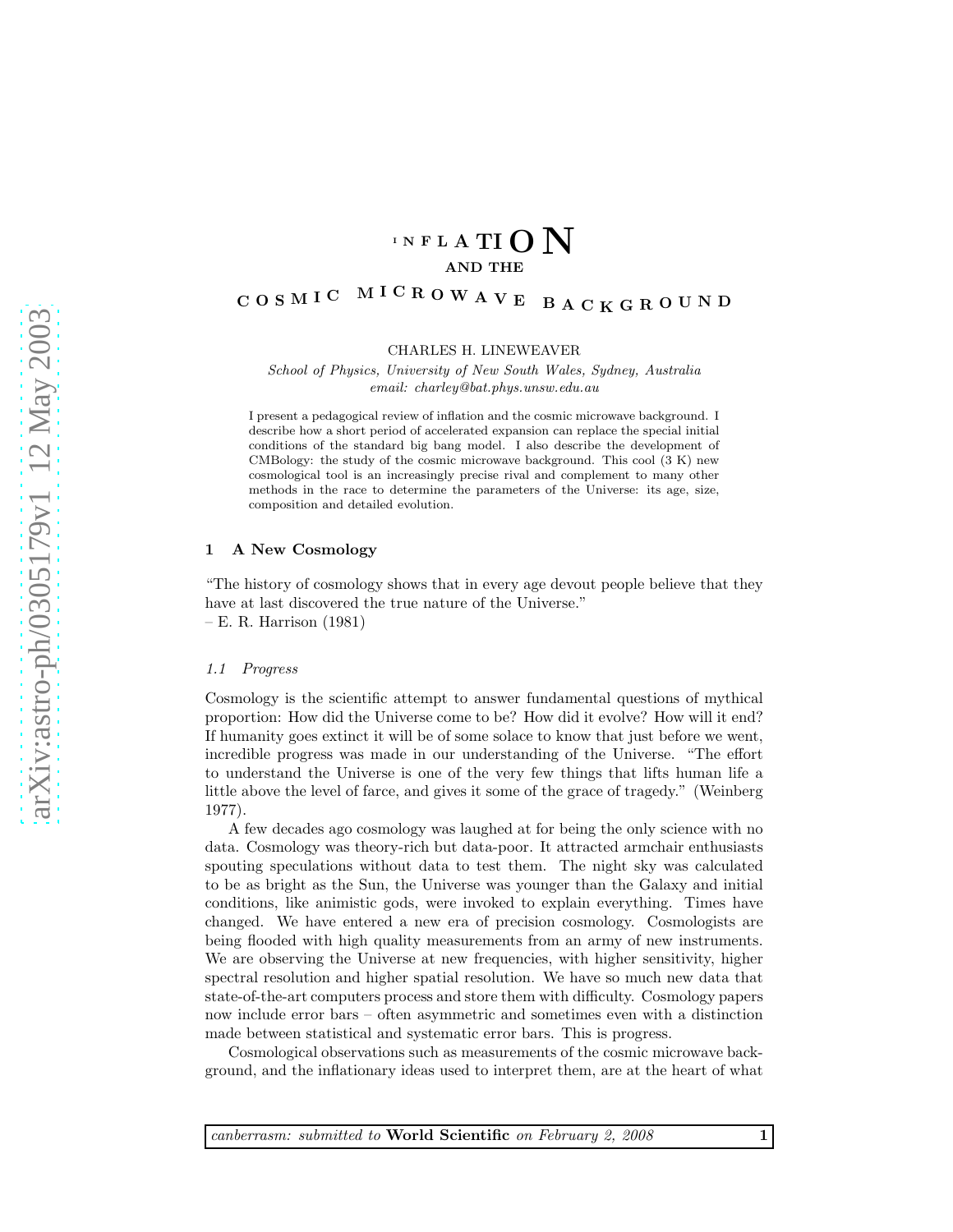we know about the origin of the Universe and everything in it. Over the past century cosmological observations have produced the standard hot big bang model describing the evolution of the Universe in sharp mathematical detail. This model provides a consistent framework into which all relevant cosmological data seem to fit, and is the dominant paradigm against which all new ideas are tested. It became the dominant paradigm in 1965 with the discovery of the cosmic microwave. In the 1980's the big bang model was interpretationally upgraded to include an early short period of rapid expansion and a critical density of non-baryonic cold dark matter.

For the past 20 years many astronomers have assumed that 95% of the Universe was clumpy non-baryonic cold dark matter. They also assumed that the cosmological constant,  $\Omega_{\Lambda}$ , was Einstein's biggest blunder and could be ignored. However, recent measurements of the cosmic microwave background combined with supernovae and other cosmological observations have given us a new inventory. We now find that 73% of the Universe is made of vacuum energy, while only 23% is made of non-baryonic cold dark matter. Normal baryonic matter, the stuff this paper is made of, makes up about 4% of the Universe. Our new inventory has identified a previously unknown 73% of the Universe! This has forced us to abandon the standard CDM  $(\Omega_M = 1)$  model and replace it with a new hard-to-fathom  $\Lambda$ -dominated CDM model.

#### *1.2 Big Bang: Guilty of Not Having an Explanation*

"...the standard big bang theory says nothing about what banged, why it banged, or what happened before it banged. The inflationary universe is a theory of the "bang" of the big bang." – Alan Guth  $(1997)$ .

Although the standard big bang model can explain much about the evolution of the Universe, there are a few things it cannot explain:

- The Universe is clumpy. Astronomers, stars, galaxies, clusters of galaxies and even larger structures are sprinkled about. The standard big bang model cannot explain where this hierarchy of clumps came from– it cannot explain the origin of structure. We call this the structure problem.
- In opposite sides of the sky, the most distant regions of the Universe are at almost the same temperature. But in the standard big bang model they have never been in causal contact – they are outside each other's causal horizons. Thus, the standard model cannot explain why such remote regions have the same temperature. We call this the horizon problem.
- As far as we can tell, the geometry of the Universe is flat the interior angles of large triangles add up to 180◦ . If the Universe had started out with a tiny deviation from flatness, the standard big bang model would have quickly generated a measurable degree of non-flatness. The standard big bang model cannot explain why the Universe started out so flat. We call this the flatness problem.
- Distant galaxies are redshifted. The Universe is expanding. Why is it expanding? The standard big bang model cannot explain the expansion. We call this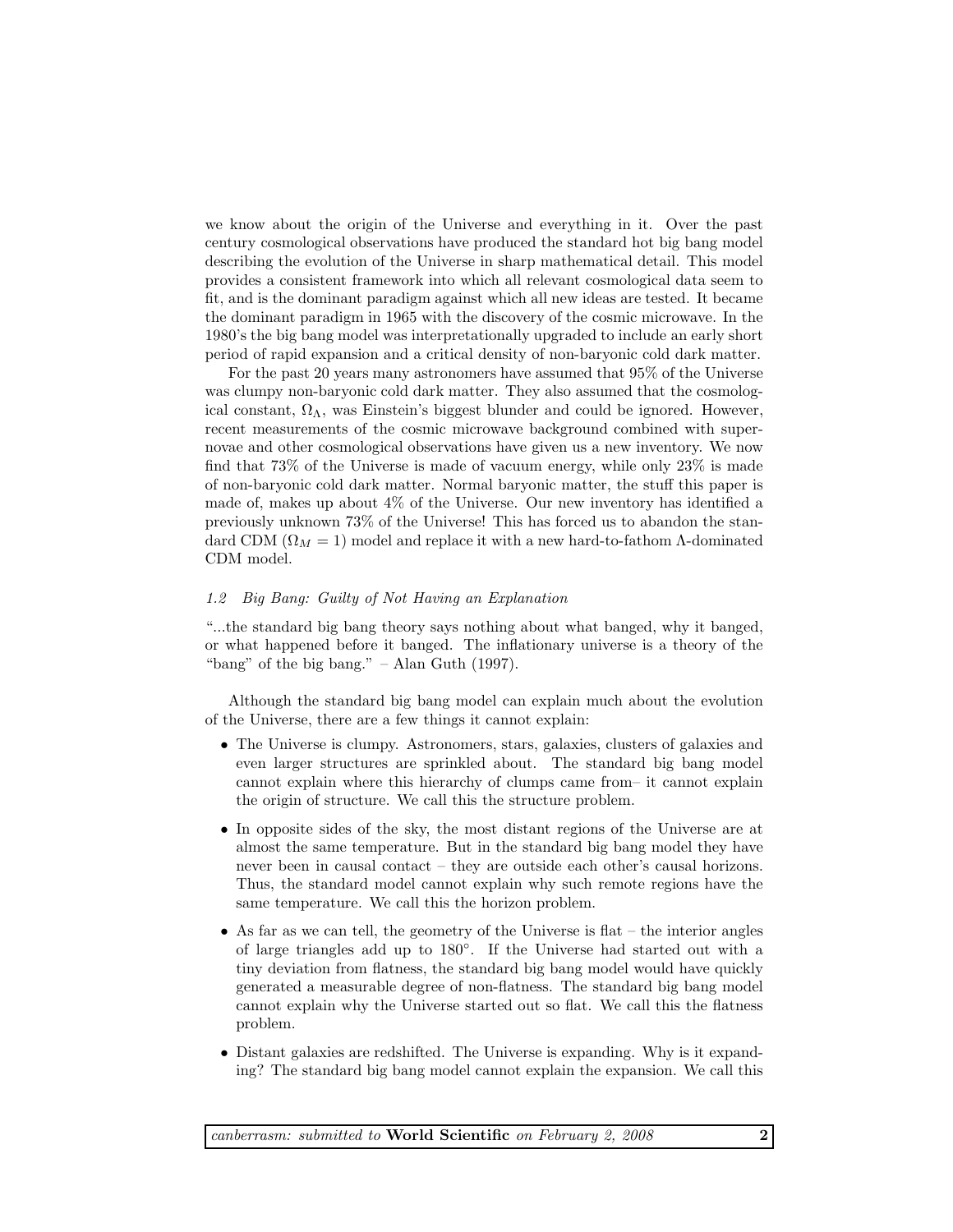the expansion problem.

Thus the big bang model is guilty of not having explanations for structure, homogeneous temperatures, flatness or expansion. It tries – but its explanations are really only wimpy excuses called initial conditions. These initial conditions are

- the Universe started out with small seeds of structure
- the Universe started out with the same temperature everywhere
- the Universe started out with a perfectly flat geometry
- the Universe started out expanding

Until inflation was invented in the early 1980's, these initial conditions were tacked onto the front end of the big bang. With these initial conditions, the evolution of the Universe proceeds according to general relativity and can produce the Universe we see around us today. Is there anything wrong with invoking these initial conditions? How else should the Universe have started? The central question of cosmology is: How did the Universe get to be the way it is? Scientists have made a niche in the world by not answering this question with "That's just the way it is." And yet, that was the nature of the explanations offered by the big bang model without inflation.

"The horizon problem is not a failure of the standard big bang theory in the strict sense, since it is neither an internal contradiction nor an inconsistency between observation and theory. The uniformity of the observed universe is built into the theory by postulating that the Universe began in a state of uniformity. As long as the uniformity is present at the start, the evolution of the Universe will preserve it. The problem, instead, is one of predictive power. One of the most salient features of the observed universe – its large scale uniformity – cannot be explained by the standard big bang theory; instead it must be assumed as an initial condition."

– Alan Guth (1997)

The big bang model without inflation has special initial conditions tacked on to it in the first picosecond. With inflation, the big bang doesn't need special initial conditions. It can do with inflationary expansion and a new unspecial (and more remote) arbitrary set of initial conditions – sometimes called chaotic initial conditions – sometimes less articulately described as 'anything'. The question that still haunts inflation (and science in general) is: Are arbitrary initial conditions a more realistic ansatz? Are theories that can use them as inputs more predictive? Quantum cosmology seems to suggest that they are. We discuss this issue more in Section [6.](#page-18-0)

#### 2 Tunnel Vision: the Inflationary Solution

Inflation can be described simply as any period of the Universe's evolution in which the size of the Universe is accelerating. This surprisingly simple type of expansion leads to our observed universe without invoking special initial conditions. The active ingredient of the inflationary remedy to the structure, horizon and flatness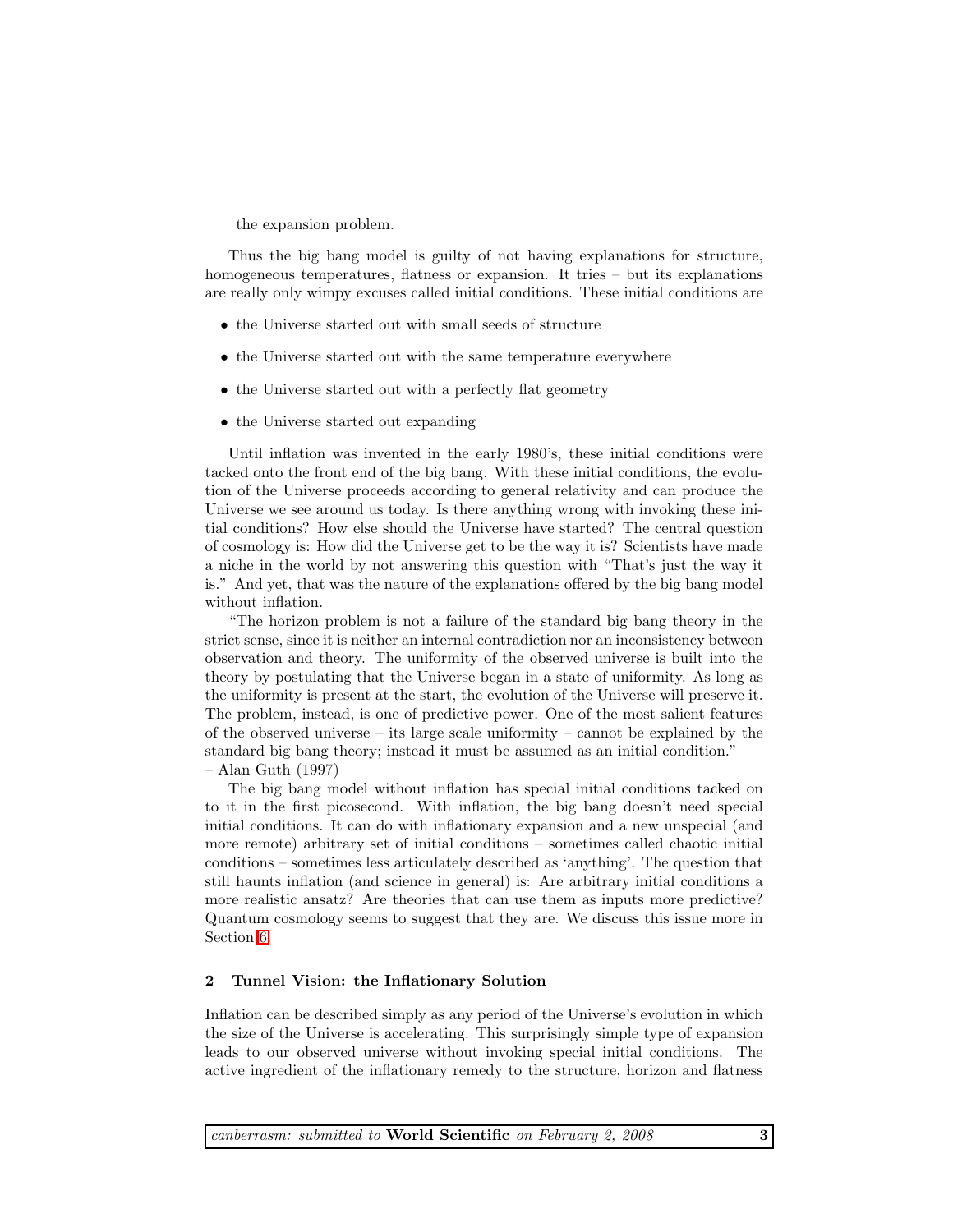problems is rapid exponential expansion sometime within the first picosecond ( $=$ trillionth of a second =  $10^{-12}$  s) after the big bang. If the structure, flatness and horizon problems are so easily solved, it is important to understand how this quick cure works. It is important to understand the details of expansion and cosmic horizons. Also, since our Universe is becoming more Λ-dominated every day (Fig. [3\)](#page-7-0), we need to prepare for the future. Our descendants will, of necessity, become more and more familiar with inflation, whether they like it or not. Our Universe is surrounded by inflation at both ends of time.

# *2.1 Friedmann-Robertson-Walker metric* → *Hubble's law and Cosmic Event Horizons*

<span id="page-3-2"></span>The general relativistic description of an homogeneous, isotropic universe is based upon the Friedmann-Robertson-Walker (FRW) metric for which the spacetime interval ds, between two events, is given by

$$
ds^{2} = -c^{2}dt^{2} + R(t)^{2}[d\chi^{2} + S_{k}^{2}(\chi)d\psi^{2}],
$$
\n(1)

where c is the speed of light, dt is the time separation,  $d\chi$  is the comoving coordinate separation and  $d\psi^2 = d\theta^2 + \sin^2\theta d\phi^2$ , where  $\theta$  and  $\phi$  are the polar and azimuthal angles in spherical coordinates. The scale factor  $R$  has dimensions of distance. The function  $S_k(\chi) = \sin \chi$ ,  $\chi$  or  $\sinh \chi$  for closed (positive k), flat  $(k = 0)$  or open (negative  $k$ ) universes respectively (see e.g. Peacock 1999 p. 69).

In an expanding universe, the proper distance  $D$  between an observer at the origin and a distant galaxy is defined to be along a surface of constant time  $(dt = 0)$ . We are interested in the radial distance so  $d\psi = 0$ . The FRW metric then reduces to  $ds = Rd\chi$  which, upon integration, becomes,

$$
D(t) = R(t)\chi.
$$
 (2)

Taking the time derivative and assuming that we are dealing with a comoving galaxy  $(\dot{\chi} = 0)$  we have,

$$
v(t) = \dot{R}(t)\chi,\tag{3}
$$

$$
v(t) = \frac{\dot{R}(t)}{R} R \chi,\tag{4}
$$

<span id="page-3-0"></span>
$$
Hubble's Law \quad v(t) = H(t)D,\tag{5}
$$

Hubble Sphere 
$$
D_H = c/H(t)
$$
. (6)

The Hubble sphere is the distance at which the recession velocity  $v$  is equal to the speed of light. Photons have a peculiar velocity of  $c = \dot{\chi}R$ , or equivalently photons move through comoving space with a velocity  $\dot{\chi} = c/R$ . The comoving distance traveled by a photon is  $\chi = \int \dot{\chi} dt$ , which we can use to define the comoving coordinates of some fundamental concepts:

$$
Particle\ Horizon \quad \chi_{ph}(t) = c \int_0^t dt/R(t), \tag{7}
$$

<span id="page-3-1"></span>*Event Horizon* 
$$
\chi_{eh}(t) = c \int_{t}^{\infty} dt/R(t)
$$
, (8)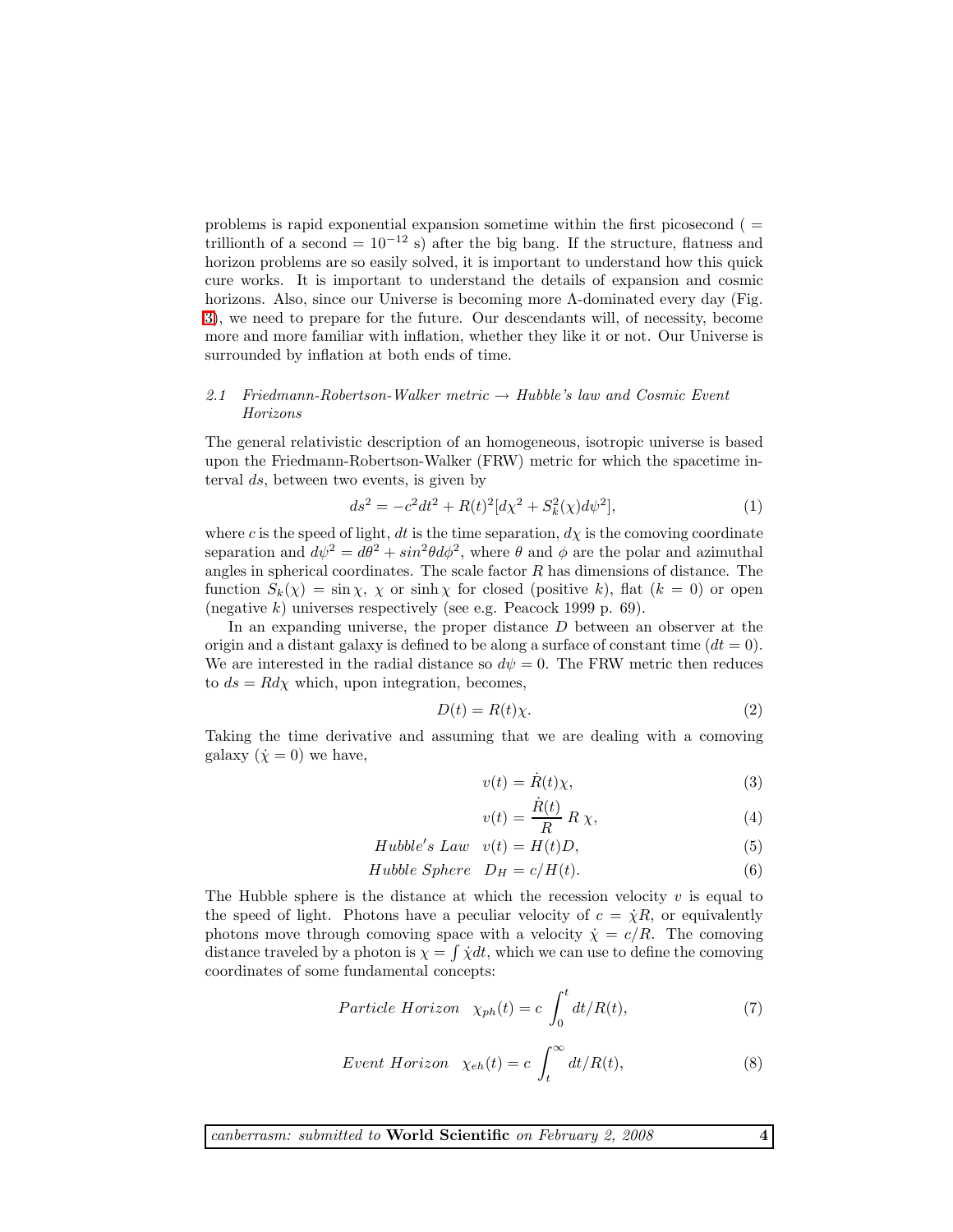$$
Fast Light Cone \quad \chi_{lc}(t) = c \int_{t}^{t_o} dt/R(t). \tag{9}
$$

<span id="page-4-0"></span>Only the limits of the integrals are different. The horizons, cones and spheres of Eqs. [6](#page-3-0) - [9](#page-4-0) are plotted in Fig. [1.](#page-5-0)

# <span id="page-4-1"></span>*2.2 Inflationary Expansion: The Magic of a Shrinking Comoving Event Horizon*

Inflation doesn't make the observable universe big. The observable universe is as big as it is. What inflation does is make the region from which the Universe emerged, very small. How small? is unknown (hence the question mark in Fig. [2\)](#page-6-0), but small enough to allow the points in opposite sides of the sky  $(A \text{ and } B \text{ in Fig. 4})$  to be in causal contact.

The exponential expansion of inflation produces an event horizon at a constant proper distance which is equivalent to a shrinking comoving horizon. A shrinking comoving horizon is the key to the inflationary solutions of the structure, horizon and flatness problems. So let's look at these concepts carefully in Fig. [1.](#page-5-0)

The new Λ-CDM cosmology has an event horizon and it is this cosmology that is plotted in Fig. [1](#page-5-0) (the old standard CDM cosmology did not have an event horizon). To have an event horizon means that there will be events in the Universe that we will never be able to see no matter how long we wait. This is equivalent to the statement that the expansion of the Universe is so fast that it prevents some distant light rays, that are propagating toward us, from ever reaching us. In the top panel, one can see the rapid expansion of objects away from the central observer. As time goes by,  $\Lambda$  dominates and the event horizon approaches a constant physical distance from an observer. Galaxies do not remain at constant distances in an expanding universe. Therefore distant galaxies keep leaving the horizon, i.e., with time, they move upward and outward along the lines labeled with redshift '1' or '3' or '10'. As time passes, fewer and fewer objects are left within the event horizon. The ones that are left, started out very close to the central observer. Mathematically, the  $R(t)$  in the denominator of Eq. [8](#page-3-1) increases so fast that the integral converges. As time goes by, the lower limit  $t$  of the integral gets bigger, making the integral converge on a smaller number – hence the comoving event horizon shrinks. The middle panel shows clearly that in the future, as  $\Lambda$  increasingly dominates the dynamics of the Universe, the comoving event horizon will shrink. This shrinkage is happening slowly now but during inflation it happened quickly. The shrinking comoving horizon in the middle panel of Fig. [1](#page-5-0) is a slow and drawn out version of what happened during inflation – so we can use what is going on now to understand how inflation worked in the early universe. In the middle panel galaxies move on vertical lines upward, while the comoving event horizon shrinks. As time goes by we are able to see a smaller and smaller region of comoving space. Like using a zoom lens, or doing a PhD, we are able to see only a tiny patch of the Universe, but in amazing detail. Inflation gives us tunnel vision. The middle panel shows the narrowing of the tunnel. Galaxies move up vertically and like objects falling into black holes, from our point of view they are redshifted out of existence.

The bottom line is that accelerated expansion produces an event horizon at a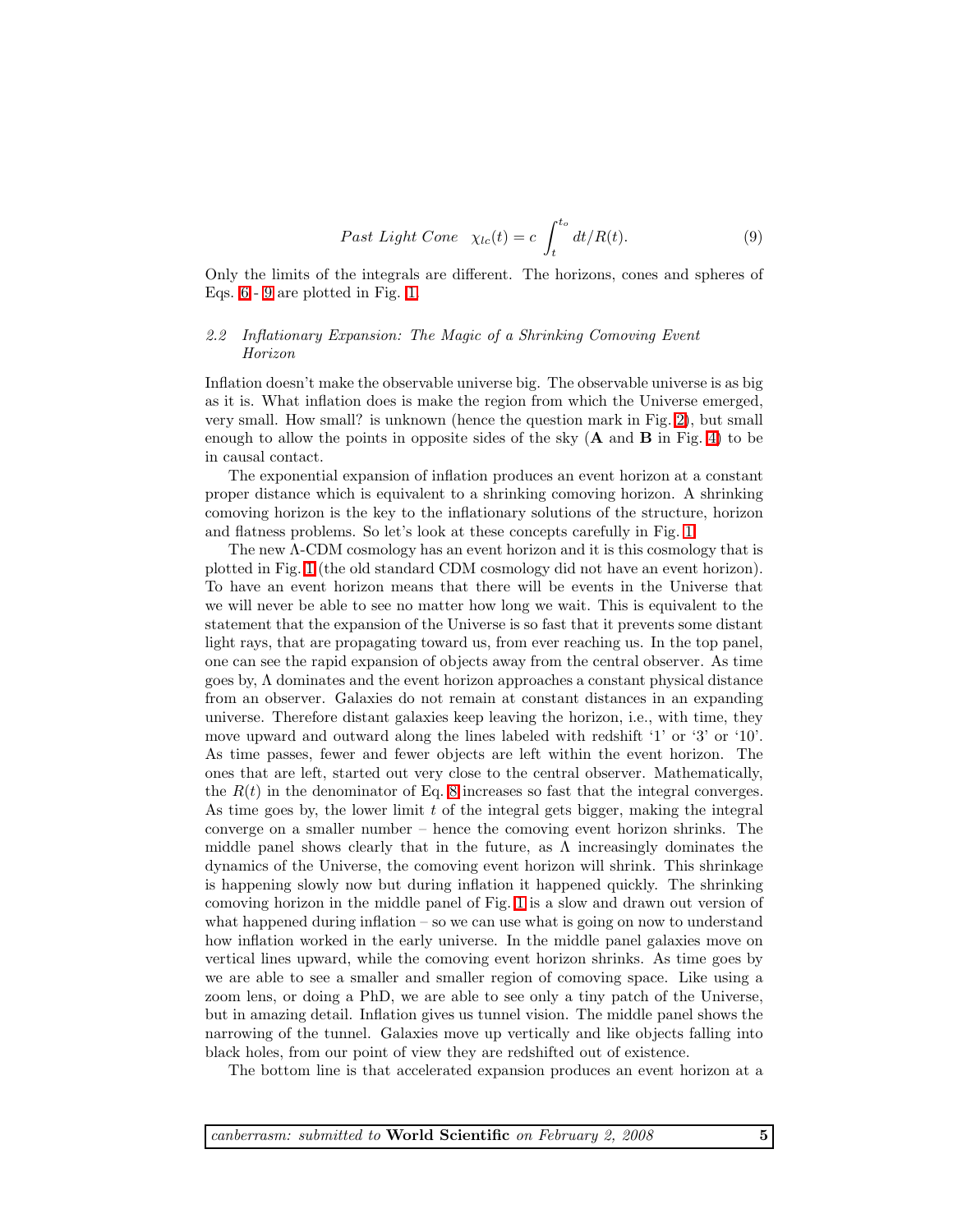

<span id="page-5-0"></span>Figure 1. Expansion of the Universe. We live on the central vertical worldline. The dotted lines are the worldlines of galaxies being expanded away from us as the Universe expands. They are labeled by the redshift of their light that is reaching us today, at the apex of our past light cone. Top: In the immediate past our past light cone is shaped like a cone. But as we follow it further into the past it curves in and makes a teardrop shape. This is a fundamental feature of the expanding universe; the furthest light that we can see now was receding from us for the first few billion years of its voyage. The Hubble sphere, particle horizon, event horizon and past light cone are also shown (Eqs.  $6 - 9$ ). Middle: We remove the expansion of the Universe from the top panel by plotting comoving distance on the x axis rather than proper distance. Our teardrop-shaped light cone then becomes a flattened cone and the constant proper distance of the event horizon becomes a shrinking comoving event horizon – the active ingredient of inflation (Section [2.2\)](#page-4-1). Bottom: the radius of the current observable Universe (the particle horizon) is 47 billion light years (Glyr), i.e., the most distant galaxies that we can see on our past light cone are now 47 billion light years away. The top panel is long and skinny because the Universe is that way – the Universe is larger than it is old – the particle horizon is  $47$  Glyr while the age is only 13.5 Gyr – thus producing the 3 :  $1(\approx 47 : 13.5)$  aspect ratio. In the bottom panel, space and time are on the same footing in conformal/comoving coordinates and this produces the 1 : 1 aspect ratio. For details see Davis & Lineweaver (2003).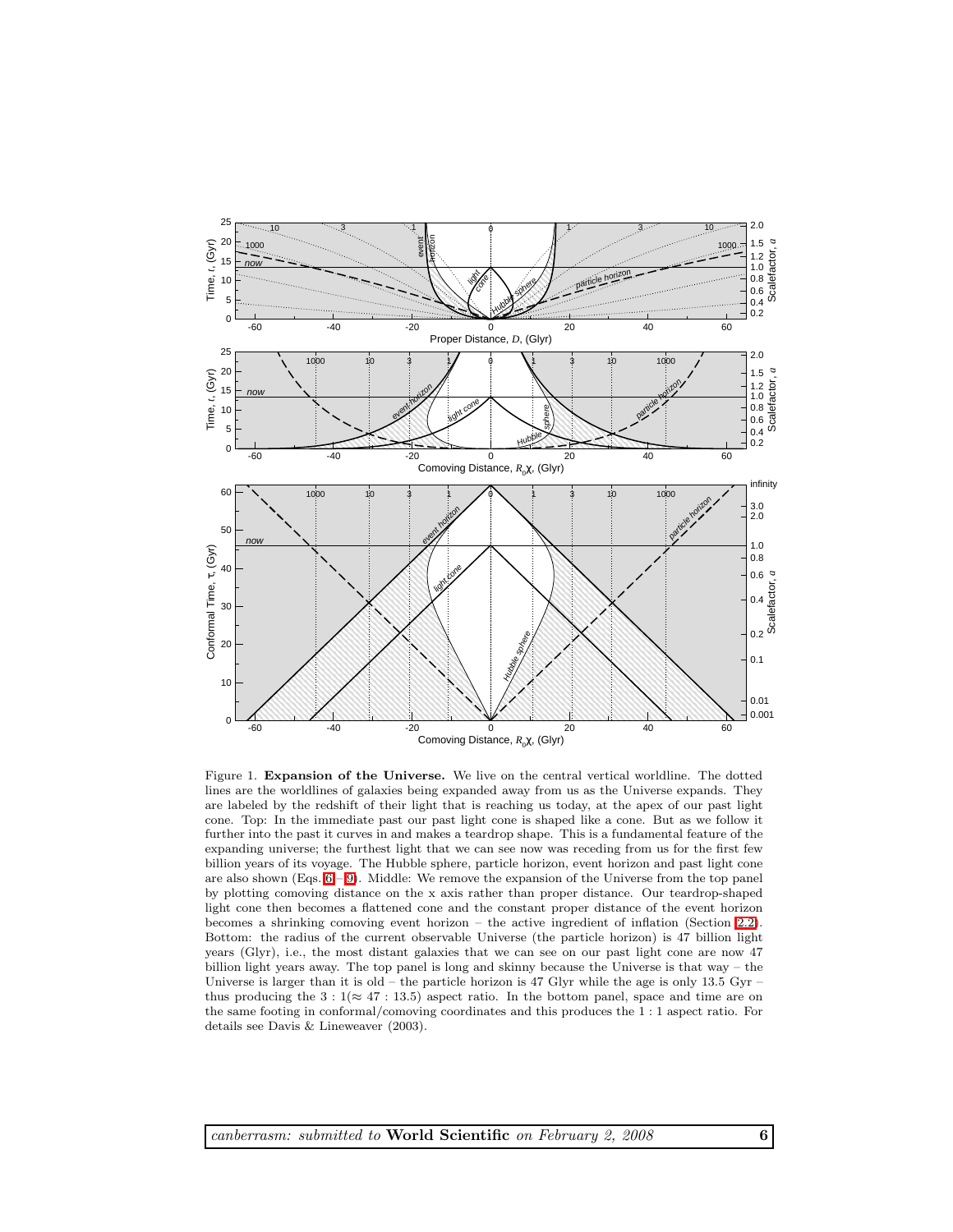

<span id="page-6-0"></span>Figure 2. Inflation is a short period of accelerated expansion that probably happened sometime within the first picosecond  $(10^{-12} \text{ seconds})$  – during which the size of the Universe grows by more than a factor of ∼ 1030. The size of the Universe coming out of the 'Trans-Planckian Unknown' is unknown. Compared to its size today, maybe it was  $10^{-60}$  as shown in one model... or maybe it was  $10^{-165}$  as shown in the other model... or maybe even smaller (hence the question mark). In the two models shown, inflation starts near the GUT scale, ( $\sim 10^{16}$  GeV or  $\sim 10^{-35}$  seconds) and ends at about  $10^{-30}$  seconds after the bang.

given physical size and that any particular size scale, including quantum scales, expands with the Universe and quickly becomes larger than the given physical size of the event horizon.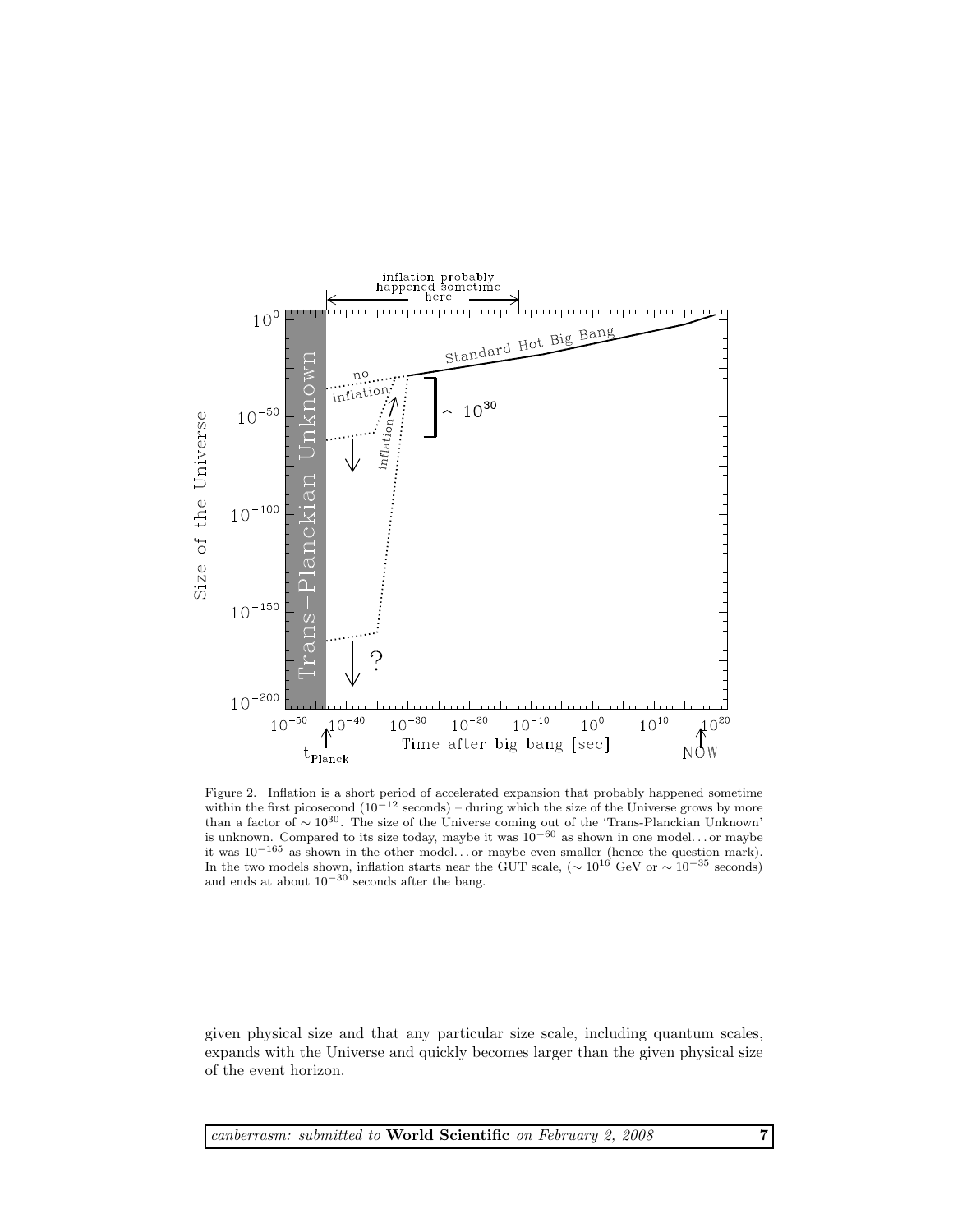

<span id="page-7-0"></span>Figure 3. Friedmann Oscillations: The rise and fall of the dominant components of the Universe. The inflationary period can be described by a universe dominated by a large cosmological constant (energy density of a scalar field). During inflation and reheating the potential of the scalar field is turned into massive particles which quickly decay into relativistic particles and the Universe<br>Universe becomes radiation-dominated. Since  $\rho_{rel} \propto R^{-4}$  and  $\rho_{matter} \propto R^{-3}$ , as the Universe expands a radiation-dominated epoch gives way to a matter-dominated epoch at  $z \approx 3230$ . And then, since  $\rho_{\Lambda} \propto R^o$ , the matter-dominated epoch gives way to a  $\Lambda$ -dominated epoch at  $z \approx 0.5$ . Why the initial Λ-dominated epoch became a radiation-dominated epoch is not as easy to understand as these subsequent oscillations governed by the Friedmann Equation (Eq. [11\)](#page-8-0). Given the current values  $(h, \Omega_m, \Omega_\Lambda, \Omega_{rel}) = (0.72, 0.27, 0.73, 0.0)$  the Friedmann Equation enables us to trace back through time the oscillations in the quantities  $\Omega_m, \Omega_\Lambda$  and  $\Omega_{rel}$ .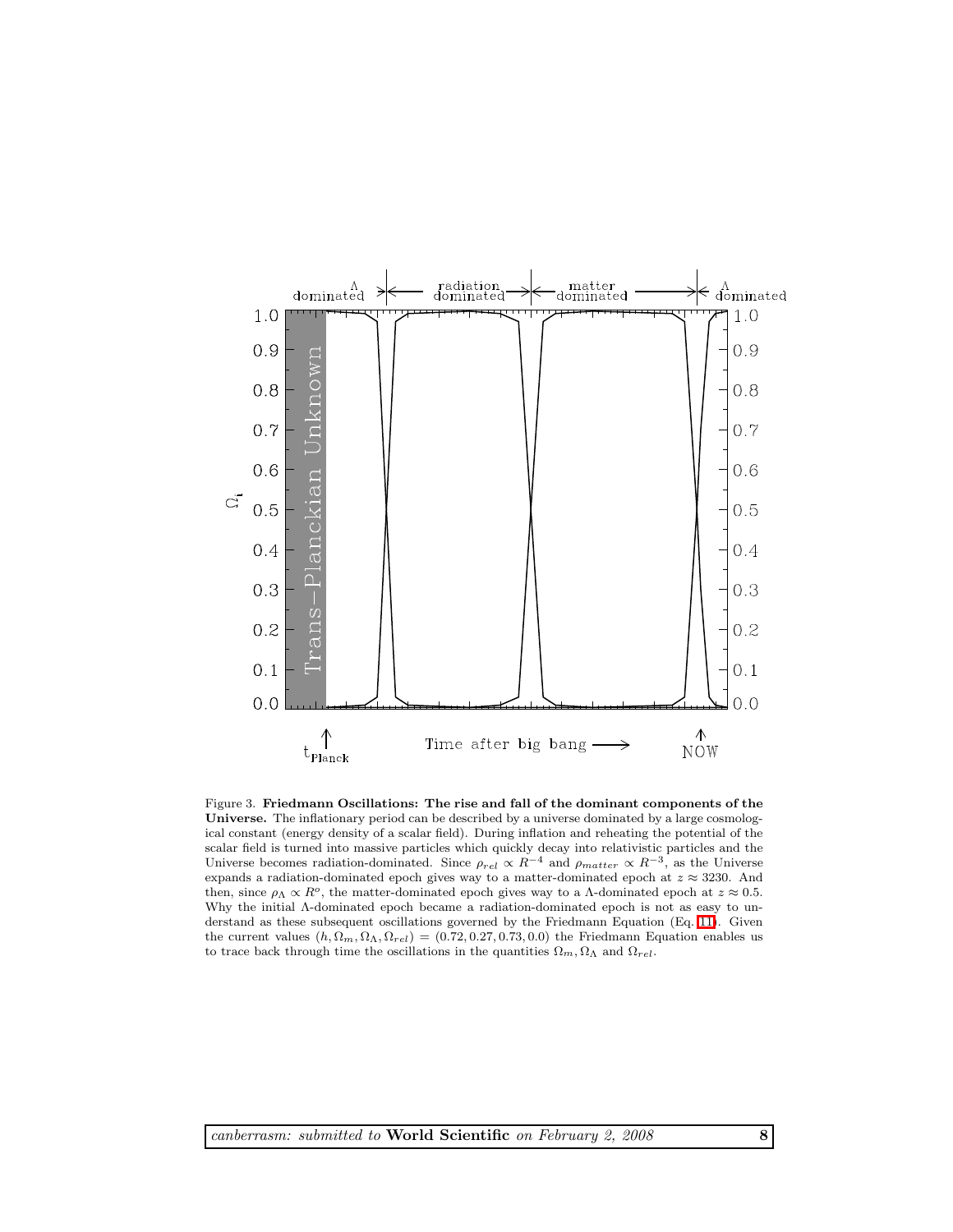# 3 Friedmann Oscillations: The Rise and Fall of Dominant Components.

<span id="page-8-1"></span>Friedmann's Equation can be derived from Einstein's 4x4 matrix equation of general relativity (see for example Landau & Lifshitz 1975, Kolb and Turner 1992 or Liddle & Lyth 2000):

$$
R_{\mu\nu} - \frac{1}{2}g_{\mu\nu}\mathcal{R} = 8\pi G T_{\mu\nu} + \Lambda g_{\mu\nu}
$$
 (10)

where  $R_{\mu\nu}$  is the Ricci tensor,  $\mathcal R$  is the Ricci scalar,  $g_{\mu\nu}$  is the metric tensor describing the local curvature of space (intervals of spacetime are described by  $ds^2 = g_{\mu\nu} dx^{\mu} dx^{\nu}$ ,  $T_{\mu\nu}$  is the stress-energy tensor and  $\Lambda$  is the cosmological constant. Taking the  $(\mu, \nu) = (0, 0)$  terms of Eq. [10](#page-8-1) and making the identifications of the metric tensor with the terms in the FRW metric of Eq. [1,](#page-3-2) yields the Friedmann Equation:

$$
H^{2} = \frac{8\pi G\rho}{3} - \frac{k}{R^{2}} + \frac{\Lambda}{3}
$$
 (11)

<span id="page-8-0"></span>where R is the scale factor of the Universe,  $H = \dot{R}/R$  is Hubble's constant,  $\rho$  is the density of the Universe in relativistic or non-relativistic matter, k is the constant from Eq. [1](#page-3-2) and  $\Lambda$  is the cosmological constant. In words: the expansion  $(H)$  is controlled by the density  $(\rho)$ , the geometry  $(k)$  and the cosmological constant  $(\Lambda)$ . Dividing through by  $H^2$  yields

$$
1 = \frac{\rho}{\rho_c} - \frac{k}{H^2 R^2} + \frac{\Lambda}{3H^2}
$$
 (12)

where the critical density  $\rho_c = \frac{3H^2}{8\pi G}$ . Defining  $\Omega_\rho = \frac{\rho}{\rho_c}$  and  $\Omega_\Lambda = \frac{\Lambda}{3H^2}$  and using  $\Omega = \Omega_{\rho} + \Omega_{\Lambda}$  we get,

$$
1 - \Omega = \frac{-k}{H^2 R^2} \tag{13}
$$

<span id="page-8-2"></span>or equivalently,

$$
(1 - \Omega)H^2 R^2 = constant.
$$
\n(14)

If we are interested in only post-inflationary expansion in the radiation- or matterdominated epochs we can ignore the  $\Lambda$  term and multiply Eq. [11](#page-8-0) by  $\frac{3}{8\pi G\rho}$  to get

$$
\frac{3H^2}{8\pi G\rho} = 1 - \frac{3k}{8\pi G\rho R^2}
$$
\n(15)

<span id="page-8-3"></span>which can be rearranged to give

$$
\left(\Omega^{-1} - 1\right)\rho R^2 = constant\tag{16}
$$

<span id="page-8-4"></span>A more heuristic Newtonian analysis can also be used to derive Eqs. [14](#page-8-2) & [16](#page-8-3) (e.g. Wright 2003). Consider a spherical shell of radius  $R$  expanding at a velocity  $v = HR$ , in a universe of density  $\rho$ . Energy conservation requires,

$$
2E = v^2 - \frac{2GM}{R} = H^2 R^2 - \frac{8\pi GR^2 \rho}{3}.
$$
 (17)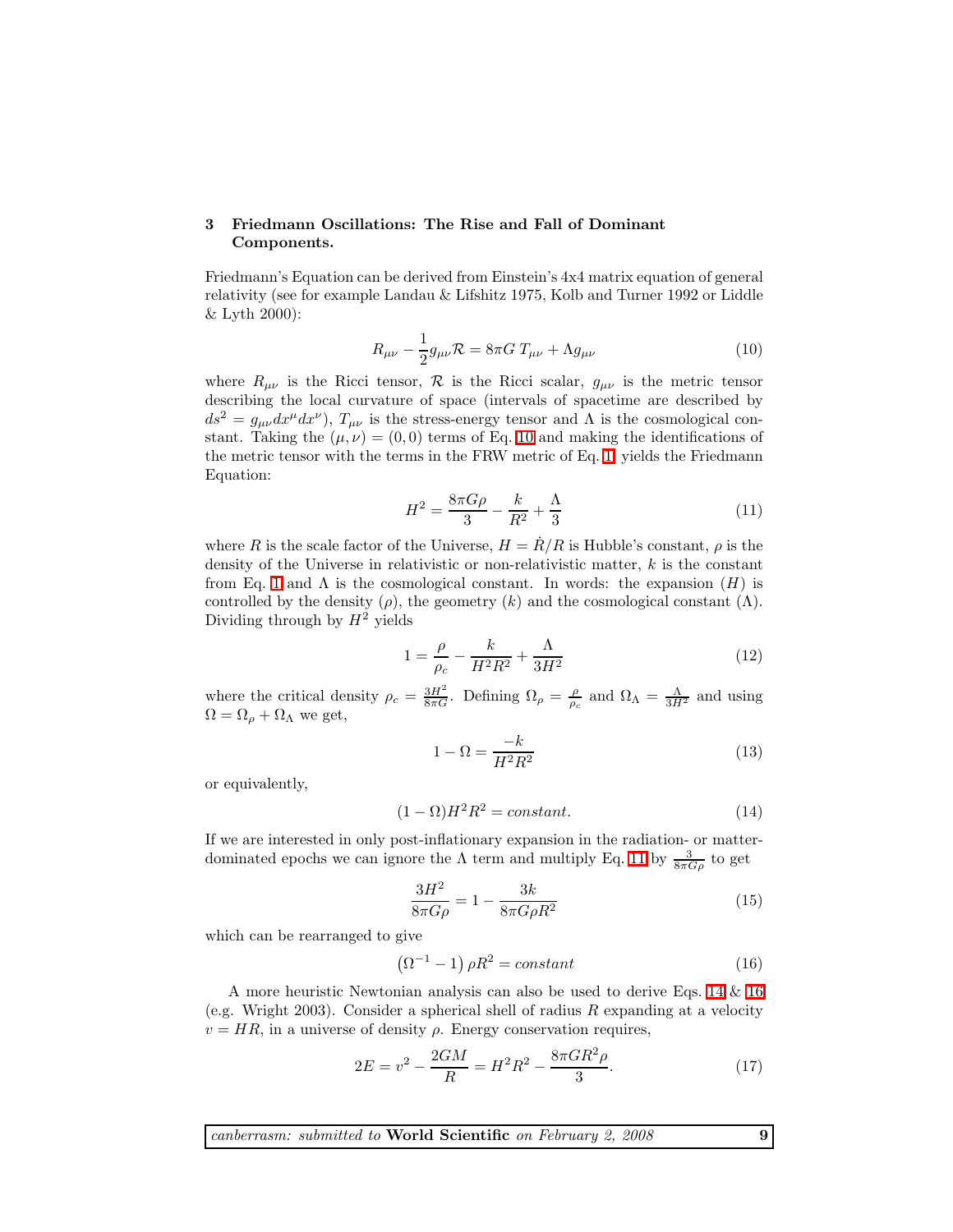By setting the total energy equal to zero we obtain a critical density at which  $v = HR$  is the escape velocity,

$$
\rho_c = \frac{3H^2}{8\pi G} = 1.879 \ h^2 \times 10^{-29} g \ cm^{-3} \sim 20 \ protons \ m^{-3}.
$$
 (18)

<span id="page-9-0"></span>However, by requiring only energy conservation  $(2E = constant \text{ not necessarily})$  $E = 0$ ) in Eq. [17,](#page-8-4) we find,

$$
constant = H^2 R^2 - \frac{8\pi G R^2 \rho}{3}.
$$
\n(19)

Dividing Eq. [19](#page-9-0) by  $H^2R^2$  we get

$$
(1 - \Omega)H^2 R^2 = constant,\t\t(20)
$$

which is the same as Eq. [14.](#page-8-2) Multiplying Eq. [19](#page-9-0) by  $\frac{3}{8\pi G\rho R^2}$  we get

$$
(\Omega^{-1} - 1)\rho R^2 = constant \tag{21}
$$

which is the same as Eq. [16.](#page-8-3)

#### *3.1 Friedmann's Equation* → *Exponential Expansion*

One way to describe inflation is that during inflation, a  $\Lambda_{\text{inf}}$  term dominates Eq. [11.](#page-8-0) Thus, during inflation we have,

$$
H^2 = \frac{\Lambda_{\text{inf}}}{3} \tag{22}
$$

$$
\frac{dR}{dt} = R\sqrt{\frac{\Lambda_{\text{inf}}}{3}}\tag{23}
$$

<span id="page-9-1"></span>
$$
\int_{R_i}^{R} \frac{dR}{R} = \int_{t_i}^{t} dt \sqrt{\frac{\Lambda_{\text{inf}}}{3}} \tag{24}
$$

$$
ln\frac{R}{R_i} = \sqrt{\frac{\Lambda_{\text{inf}}}{3}} \ (t - t_i)
$$
 (25)

$$
R \approx R_i e^{Ht} \tag{26}
$$

where  $t_i$  and  $R_i$  are the time and scale factor at the beginning of inflation. To get Eq. [26](#page-9-1) we have assumed  $0 \approx t_i \ll t \ll t_e$  (where  $t_e$  is the end of inflation) and we have used Eq. [22.](#page-9-1) Equation [26](#page-9-1) is the exponential expansion of the Universe during inflation. The e-folding time is  $1/H$ . The doubling time is  $(ln2)/H$ . That is, during every interval  $\Delta t = 1/H$ , the size of the Universe increases by a factor of  $e = 2.718281828...$  and during every interval  $\Delta t = (ln2)/H$  the size of the Universe doubles.

#### 4 Inflationary Solutions to the Flatness and Horizon Problems

# *4.1 What is the Flatness Problem?*

First I will describe the flatness problem and then the inflationary solution to it. Recent measurements of the total density of the Universe find  $0.95 < \Omega_{o} < 1.05$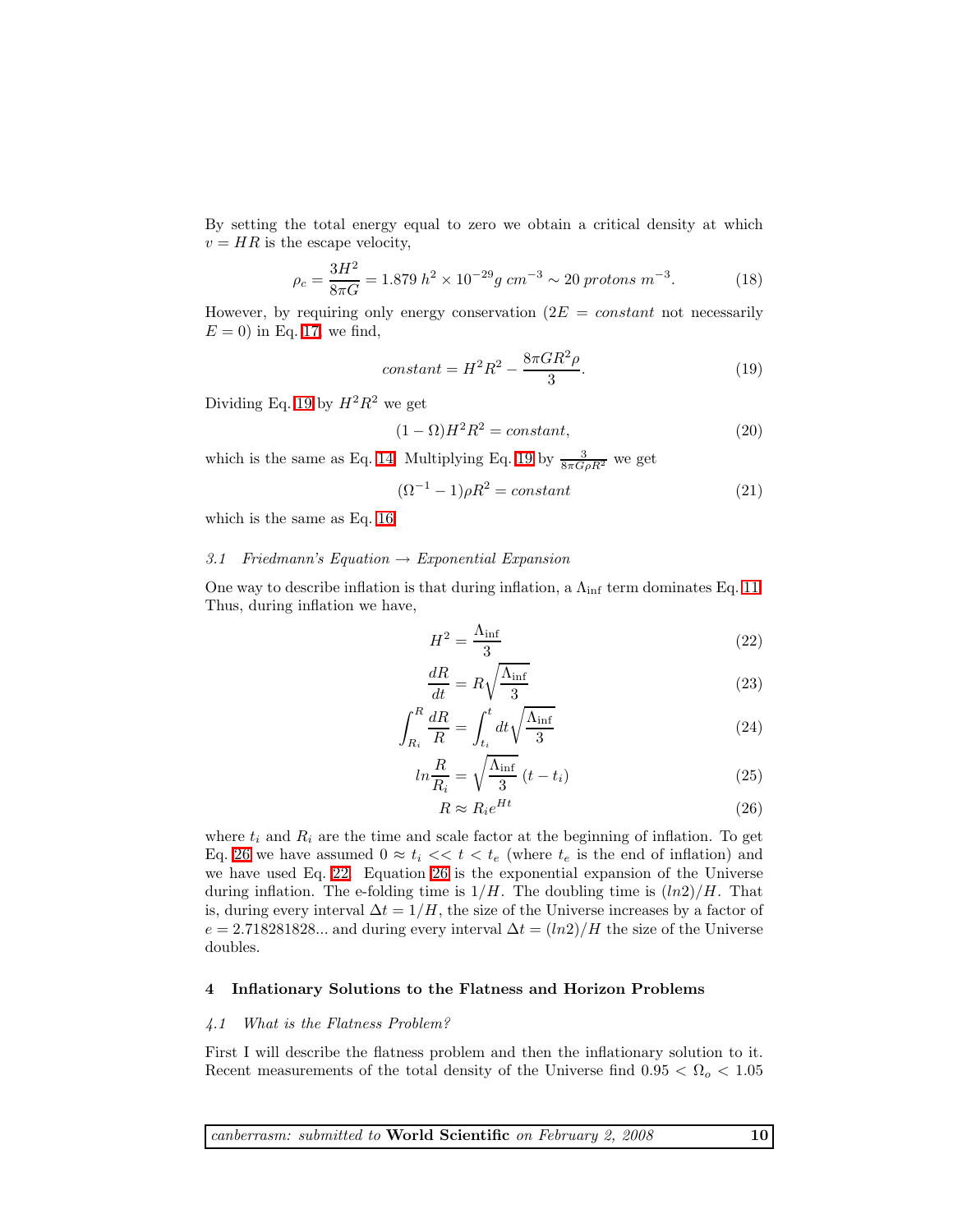(e.g. Table 1). This near flatness is a problem because the Friedmann Equation tells us that  $\Omega \sim 1$  is a very unstable condition – like a pencil balancing on its point. It is a very special condition that won't stay there long. Here is an example of how special it is. Equation [16](#page-8-3) shows us that  $(\Omega^{-1} - 1)\rho R^2 = constant$ . Therefore, we can write,

$$
(\Omega^{-1} - 1)\rho R^2 = (\Omega_o^{-1} - 1)\rho_o R_o^2
$$
\n(27)

where the right hand side is today and the left hand side is at any arbitrary time. We then have,

$$
(\Omega^{-1} - 1) = (\Omega_o^{-1} - 1) \frac{\rho_o}{\rho} \left(\frac{R_o}{R}\right)^2.
$$
 (28)

Redshift is related to the scale factor by  $R = R_o/(1+z)$ . Consider the evolution during matter-domination where  $\rho = \rho_o (1+z)^3$ . Inserting these we get,

$$
(\Omega^{-1} - 1) = \frac{(\Omega_o^{-1} - 1)}{1 + z}.
$$
\n(29)

<span id="page-10-0"></span>Inserting the current limits on the density of the Universe,  $0.95 < \Omega_o < 1.05$  (for which  $-0.05 < (\Omega_o^{-1} - 1) < 0.05$ , we get a constraint on the possible values that  $\Omega$  could have had at redshift z,

$$
\frac{1}{1 + \frac{0.05}{1+z}} < \Omega < \frac{1}{1 - \frac{0.05}{1+z}}.\tag{30}
$$

At recombination (when the first hydrogen atoms were formed)  $z \approx 10^3$  and the constraint on  $\Omega$  yields,

$$
0.99995 < \Omega < 1.00005 \tag{31}
$$

So the observation that  $0.95 < \Omega_{o} < 1.05$  today, means that at a redshift of  $z \sim 10^3$  we must have had  $0.99995 < \Omega < 1.000005$ . This range is small...special. However,  $\Omega$  had to be even more special earlier on. We know that the standard big bang successfully predicts the relative abundances of the light nuclei during nucleosynthesis between  $\sim 1$  minute and  $\sim 3$  minutes after the big bang, so let's consider the slightly earlier time, 1 second after the big bang which is about the beginning of the epoch in which we are confident that the Friedmann Equation holds. The redshift was  $z \sim 10^{11}$  and the resulting constraint on the density at that time was,

$$
0.999999999995 < \Omega < 1.000000000005 \tag{32}
$$

This range is even smaller and more special, (although I have assumed matter domination for this calculation, at redshifts higher than  $z_{eq} \sim 3000$ , we have radiation domination and  $\rho = \rho_o (1+z)^4$ . This makes the  $1+z$  in Eq. [30](#page-10-0) a  $(1+z)^2$  and requires that early values of  $Ω$  be even closer to 1 than calculated here).

To summarize:

$$
0.95 < \Omega_o(z=0) < 1.05 \tag{33}
$$

$$
0.99995 < \Omega(z = 10^3) < 1.000005 \tag{34}
$$

$$
0.999999999995 < \Omega(z = 10^{11}) < 1.000000000005
$$
\n(35)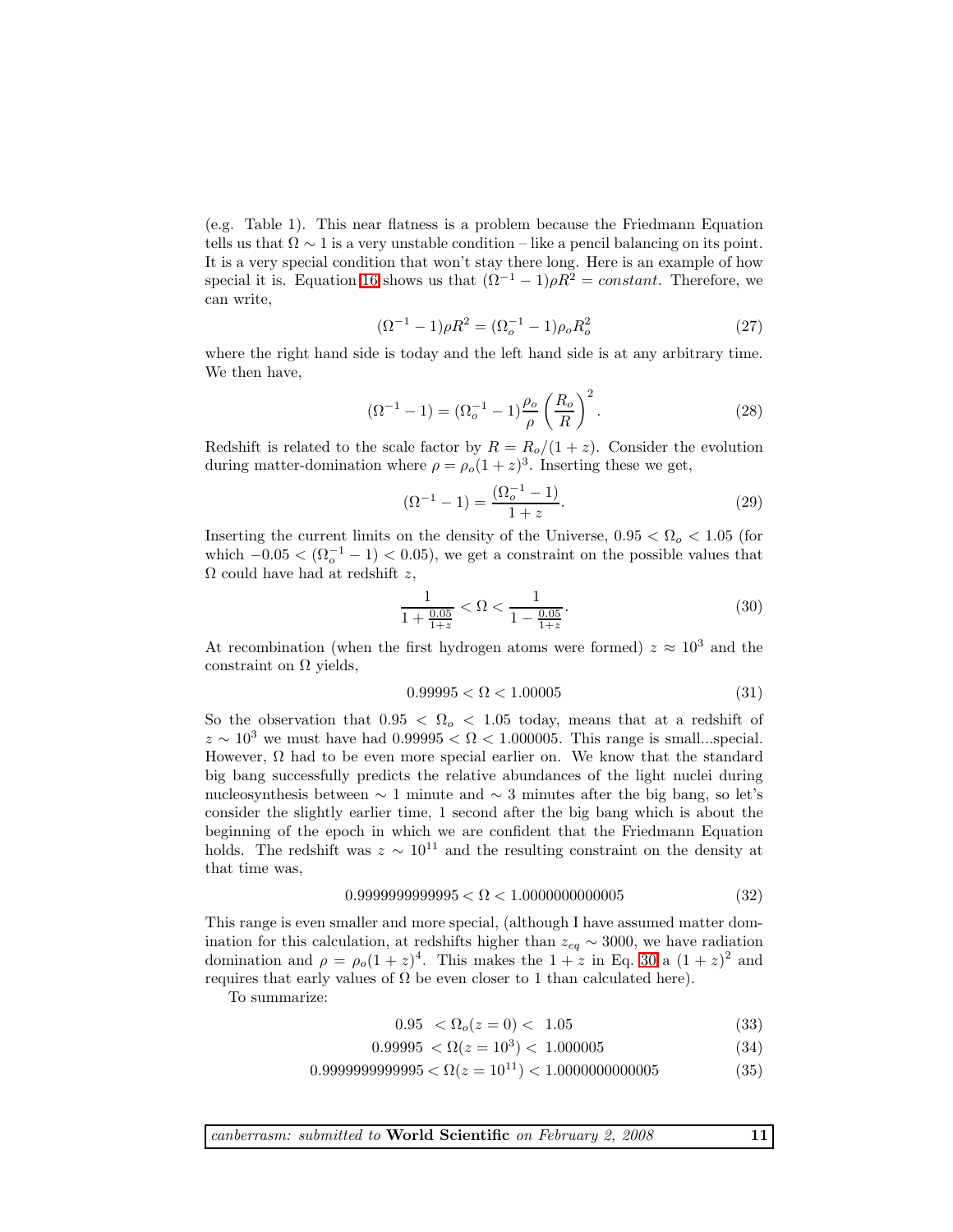If the Friedmann Equation is valid at even higher redshifts,  $\Omega$  must have been even closer to one. These limits are the mathematical quantification behind our previous statement that: 'If the Universe had started out with a tiny deviation from flatness, the standard big bang model would have quickly generated a measurable degree of non-flatness.' *If* we assume that  $Ω$  could have started out with any value, then we have a compelling question: Why should  $\Omega$  have been so fine-tuned to 1?

Observing  $\Omega_0 \approx 1$  today can be compared to a pencil standing on its point. If you walk into a room and find a pencil standing on its point you think: pencils don't usually stand on their points. If a pencil is that way then some mechanism must have recently set it up because pencils won't stay that way long. Similarly, if you wake up in a universe that you know would quickly evolve away from  $\Omega = 1$ and yet you find that  $\Omega_{o} = 1$  then some mechanism must have balanced it very exactly at  $\Omega = 1$ .

Another way to state this flatness problem is as an oldness problem. If  $\Omega_o \approx 1$ today, then the Universe cannot have gone through many e-folds of expansion which would have driven it away from  $\Omega_{o} = 1$ . It cannot be very old. If the pencil is standing on its end, then the mechanism to push it up must have just finished. But we see that the Universe *is* old in the sense that it *has* gone through many e-foldings of expansion (even without inflation).

If early values of  $\Omega$  had exceeded 1 by a tiny amount then this closed Universe would have recollapsed on itself almost immediately. How did the Universe get to be so old? If early values of  $\Omega$  were less than 1 by a tiny amount then this open Universe would have expanded so quickly that no stars or galaxies would have formed. How did our galaxy get to be so old? The tiniest deviation from  $\Omega = 1$ grows quickly into a collapsing universe or one that expands so quickly that clumps have no time to form.

#### *4.2 Solving the Flatness Problem*

How does inflation solve this flatness problem? How does inflation set up the condition of  $\Omega = 1$ ? Consider Eq. [14:](#page-8-2)  $(1 - \Omega)H^2R^2 = constant$ . During inflation  $H = \sqrt{\Lambda_{\text{inf}}/3} = constant$  (Eq. [22\)](#page-9-1) and the scale factor R increases by many orders of magnitude,  $\geq 10^{30}$ . One can then see from Eq. [14](#page-8-2) that the large increase in the scale factor R during inflation, with H constant, drives  $\Omega \to 1$ . This is what is meant when we say that inflation makes the Universe spatially flat. In a vacuumdominated expanding universe,  $\Omega = 1$  is a stable fixed point. During inflation H is constant and R increases exponentially. Thus, no matter how far  $\Omega$  is from 1 before inflation, the exponential increase of  $R$  during inflation quickly drives it to 1 and this is equivalent to flattening the Universe. Once driven to  $\Omega = 1$  by inflation, the Universe will naturally evolve away from  $\Omega = 1$  in the absence of inflation as we showed in the previous section.

#### <span id="page-11-0"></span>*4.3 Horizon problem*

What should our assumptions be about regions of the Universe that have never been in causal contact? If we look as far away as we can in one direction and as far away as we can in the other direction we can ask the question, have those two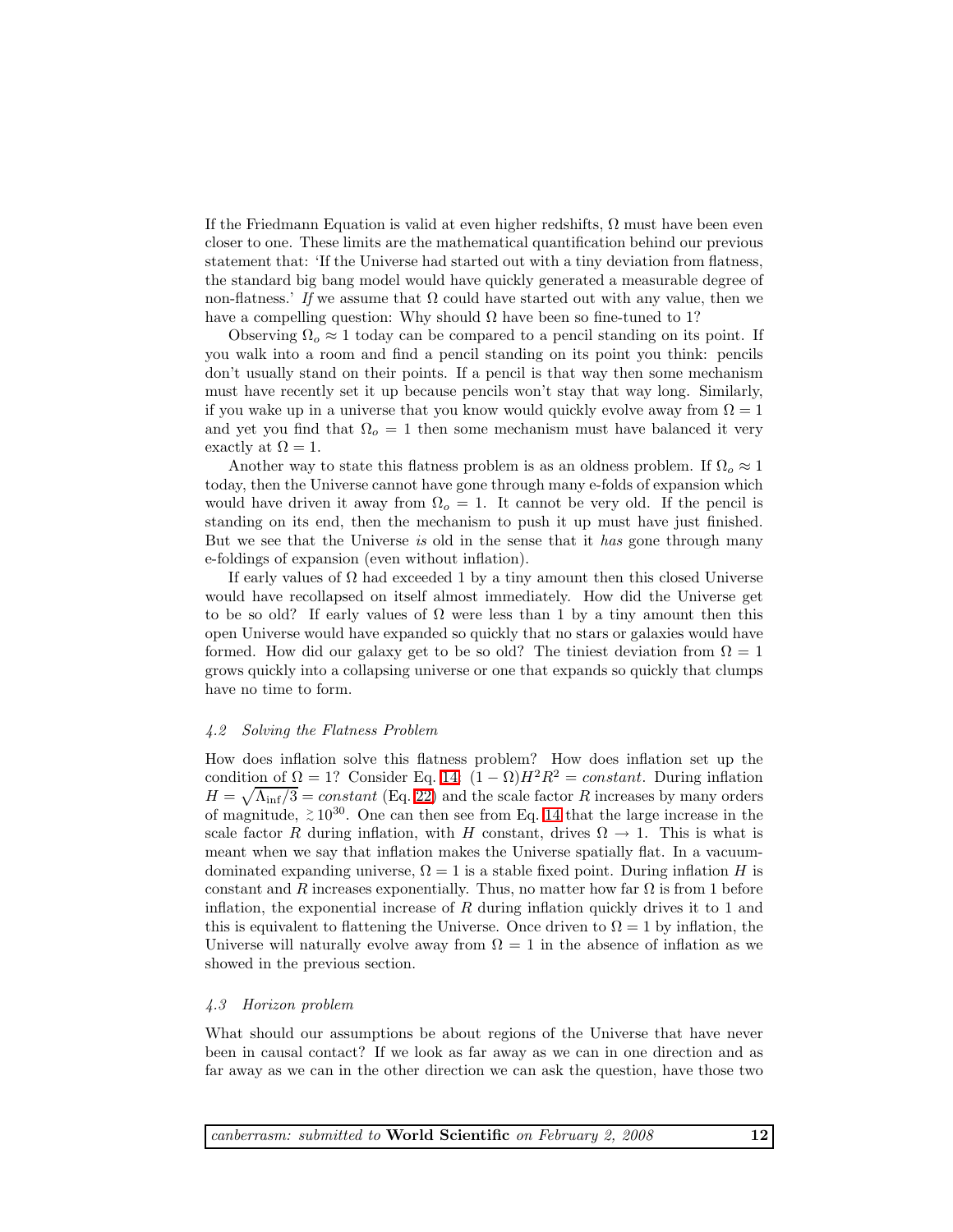

<span id="page-12-0"></span>Figure 4. Inflation shifts the position of the surface of last scattering. Here we have modified the lower panel of Fig. [1](#page-5-0) to show what the insertion of an early period of inflation does to the past light cones of two points, A and B, at the surface of last scattering on opposite sides of the sky. An opaque wall of electrons – the cosmic photosphere, also known as the surface of last scattering – is at a scale factor  $a = R/R_o \approx 0.001$  when the Universe was  $\approx 1000$  times smaller than it is now and only 380, 000 years old. The past light cones of A and B do not overlap – they have never seen each other – they have never been in causal contact. And yet we observe these points to be at the same temperature. This is the horizon problem (Sect. [4.3\)](#page-11-0). Grafting an early epoch of inflation onto the big bang model moves the surface of last scattering upward to the line labeled "new surface of last scattering". Points  $A$  and  $B$  move upward to  $A'$  and  $B'$ . Their new past light cones overlap substantially. They have been in causal contact for a long time. Without inflation there is no overlap. With inflation there is. That is how inflation solves the problem of identical temperatures in 'different' horizons. The y axis shows all of time. That is, the range in conformal time [0, 62] Gyr corresponds to the cosmic time range  $[0, \infty]$  (conformal time  $\tau$  is defined by  $d\tau = dt/R$ ). Consequently, there is an upper limit to the size of the observable universe. The isosceles triangle of events within the event horizon are the only events in the Universe that we will ever be able to see – probably a very small fraction of the entire universe. That is, the x axis may extend arbitrarily far in both directions. Like this ↓.



<span id="page-12-1"></span>

points (points  $\bf{A}$  and  $\bf{B}$  in Fig. [4\)](#page-12-0) been able to see each other. In the standard big bang model without inflation the answer is no. Their past light cones are the little cones beneath points  $\bf{A}$  and  $\bf{B}$ . Inserting a period of inflation during the early universe has the effect of moving the surface of last scattering up to the line labeled "new surface of last scattering". Points  $\bf{A}$  and  $\bf{B}$  then become points  $\bf{A}'$  and  $\bf{B}'$ . And the apexes of their past light cones are at points  $A'$  and  $B'$ . These two new light cones have a large degree of intersection. There would have been sufficient time for thermal equilibrium to be established between these two points. Thus, the answer to the question: "Why are two points in opposite sides of the sky at the same temperature?" is, because they have been in causal contact and have reached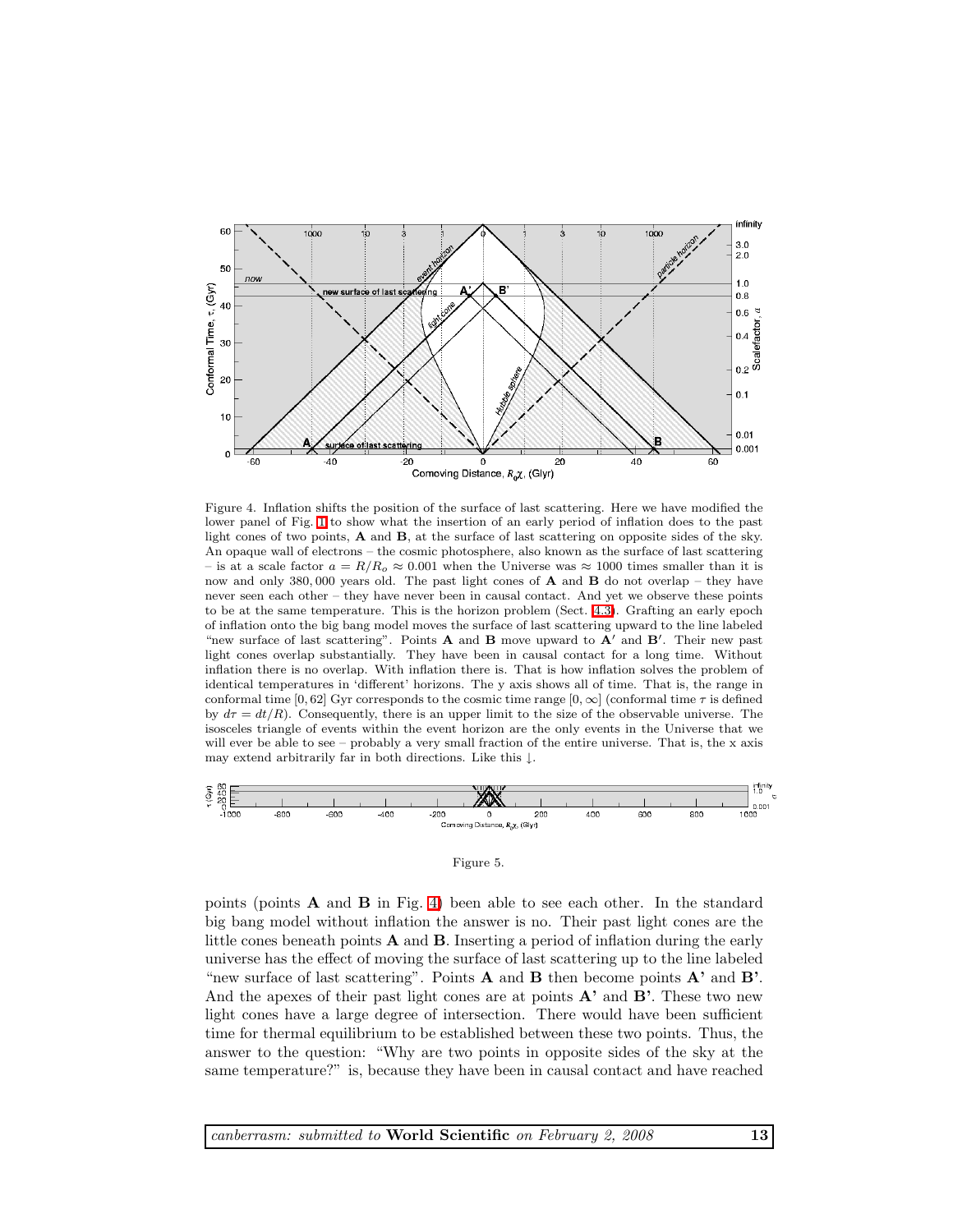thermal equilibrium.

Five years ago most of us thought that as we waited patiently we would be rewarded with a view of more and more of the Universe and eventually, we hoped to see the full extent of the inflationary bubble – the size of the patch that inflated to form our Universe. However,  $\Lambda$  has interrupted these dreams of unfettered empiricism. We now think there is an upper limit to the comoving size of the observable universe. In Fig. [4](#page-12-0) we see that the observable universe  $($  = particle horizon) in the new standard Λ-CDM model approaches 62 billion light years in radius but will never extend further. That is as large as it gets. That is as far as we will ever be able to see. Too bad.

# *4.4 How big is a causally connected patch of the CMB without and with inflation?*

From Fig. [4](#page-12-0) we can read off the x axis that the comoving radius of the base of the small light cone under points **A** or **B** is  $r = R_o \chi \sim$  billion light years. This is the current size of the patch that was causally connected at last scattering. The physical size D of the particle horizon today is  $D \approx 47$  billion light years (Fig. [4\)](#page-12-0). The fraction f of the sky occupied by one causally connected patch is  $f = \pi r^2/4\pi D^2 \approx$ 1/9000. The area of the full sky is about 40,000 square degrees  $(4\pi \text{ steradians}).$ The area of a causally connected patch is  $(area of the sky) \times f = 40,000/9,000 \approx 4$ square degrees.

With inflation, the size of the causally connected patch depends on how many e-foldings of expansion occurred during inflation. To solve the horizon problem we need a minimum of ∼ 60 e-folds of expansion or an expansion by a factor of  $\sim 10^{30}$ . But since this is only a minimum, the full size of a causally connected patch, although bigger than the observable universe, will never be known unless it happens to be between 47 Glyr (our current particle horizon) and 62 Glyr (the comoving size of our particle horizon at the end of time).

The constraint on the lower limit to the number of e-foldings  $\sim 60$  (or  $\sim 10^{30}$ ) comes from the requirement to solve the horizon problem. What about the upper limit to the number of e-folds? How big is our inflationary bubble? How big the inflationary patch is depends sensitively on when inflation happened, the height of the inflaton potential and how long inflation lasted  $(t_i, t_e$  and  $\Lambda_{\text{inf}}$  at Eq. [26\)](#page-9-1) – which in turn depends on the decay rate of the false vacuum. Without a proper GUT, these numbers cannot be approximated with any confidence. It is certainly reasonable to expect homogeneity to continue for some distance beyond our observable universe but there does not seem to be any reason why it should go on forever. In eternal inflation models, the homogeneity definitely does not go on forever (Liddle & Lyth 2000).

When could inflation have occurred? The earliest time is the Planck time at  $10^{19}$  GeV or  $10^{-43}$  seconds. The latest is at the electroweak symmetry breaking at  $10^2$  GeV or  $10^{-12}$  seconds. The GUT scale is a favorite time at  $10^{16}$  GeV or  $10^{-35}$ seconds. "Beyond these limits very little can be said for certain about inflation. So most papers about inflationary models are more like historical novels than real history, and they describe possible interactions that would be interesting instead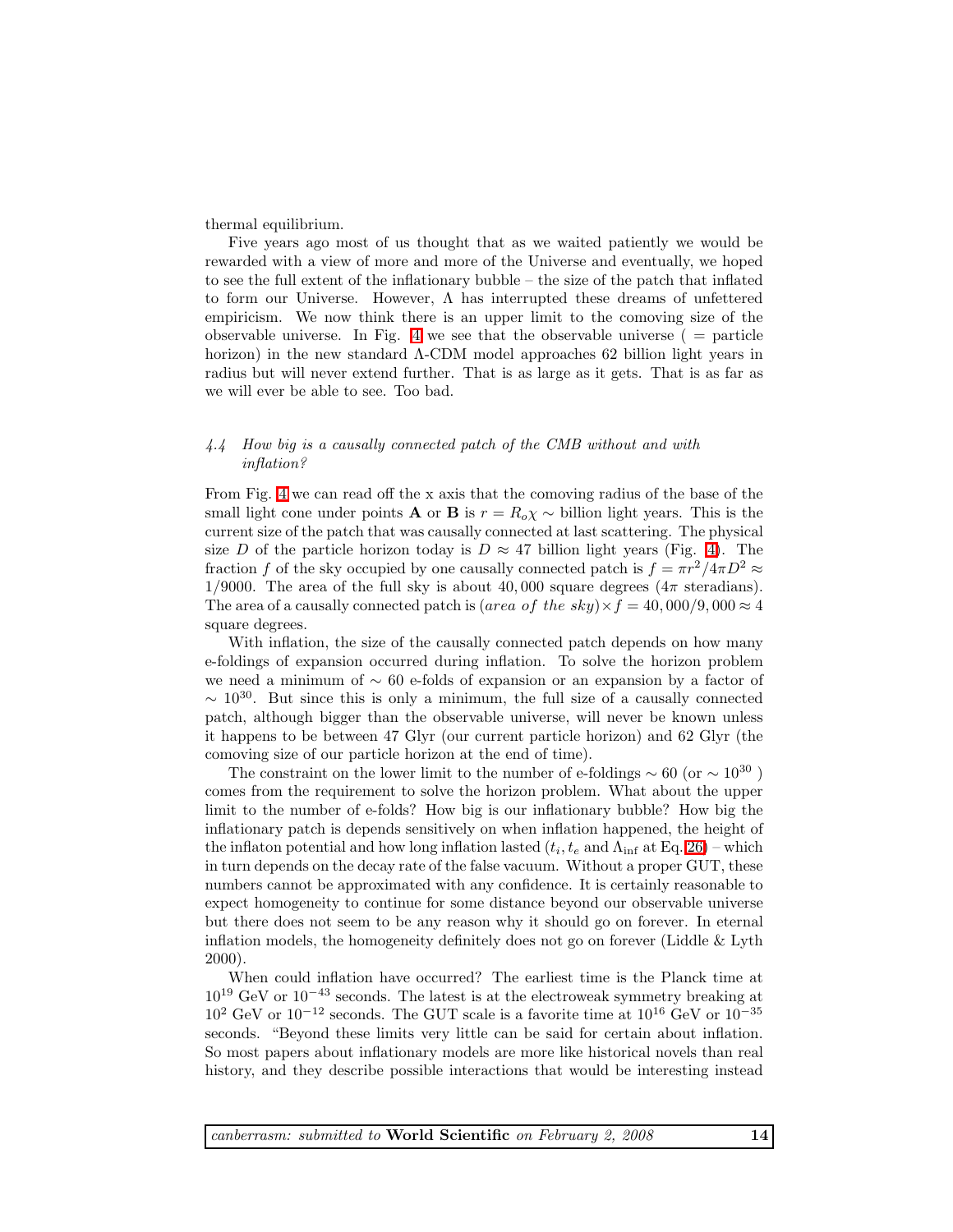of interactions that have to occur. As a result, inflation is usually described as the inflationary scenario instead of a theory or hypothesis. However, it seems quite likely that the inflation did occur, even though we don't know when, or what the potential was." – Wright (2003).



Figure 6. Temperature of the Universe. The temperature and composition history of the standard big bang model with an epoch of inflation and reheating inserted between  $10^{-35}$  and 10−<sup>32</sup> seconds after the big bang. Inflation increases the size of the Universe, decreases the temperature and dilutes any structure. Reheating then creates matter which decays and raises the temperature again. This plot is also an overview of the energy scales at which the various components of our Universe froze out and became permanent features. Quarks froze into protons and neutrons (∼ GeV), protons and neutrons froze into light nuclei (∼ MeV), and these light nuclei froze into neutral atoms (∼ eV) which cooled into molecules and then gravitationally collapsed into stars. And now, huddled around these warm stars, we are living in the ice ages of the Universe with the CMB at 3K or  $\sim 10^{-3}$  eV.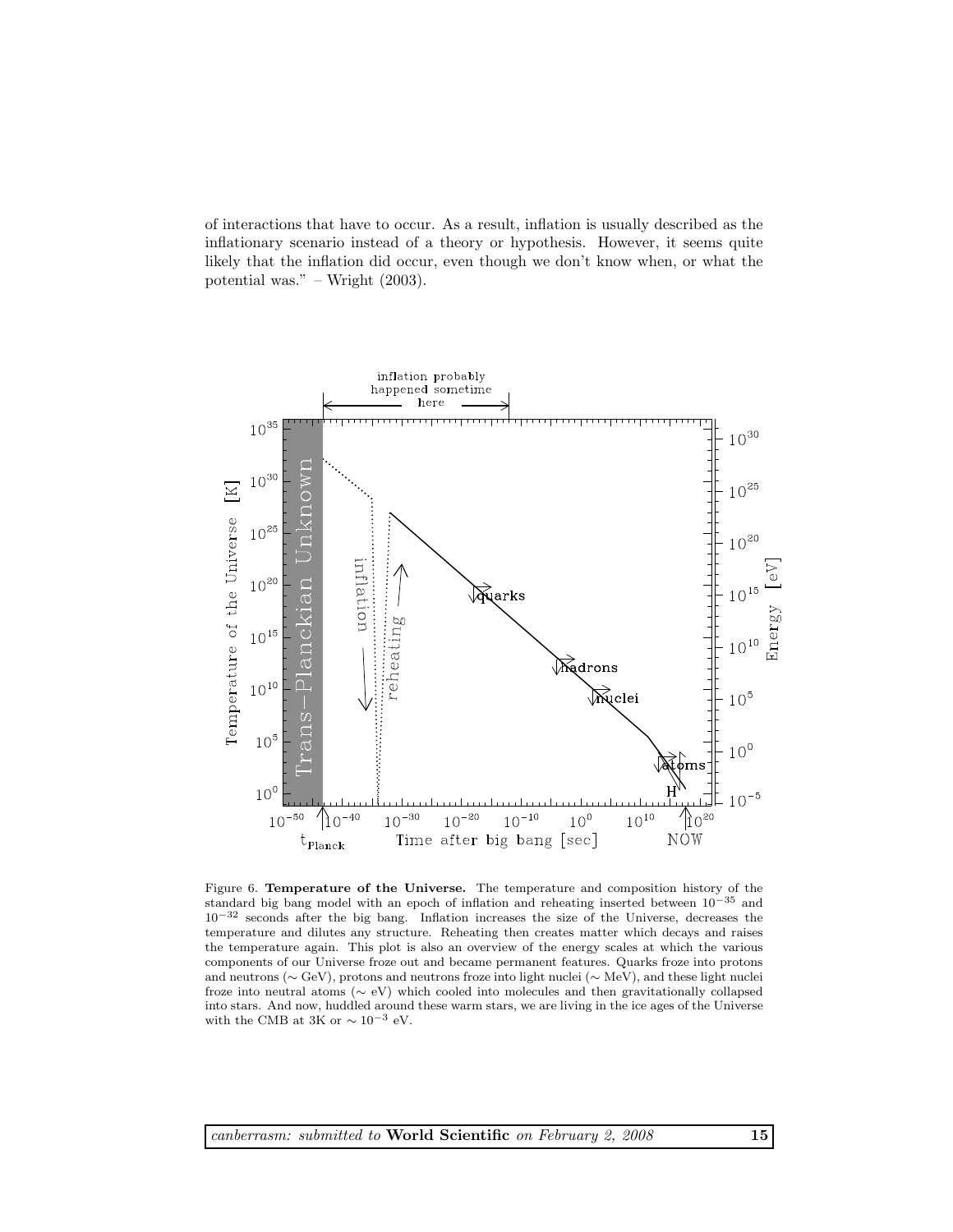

<span id="page-15-0"></span>Figure 7. Real Structure (top) is not Random (bottom). If galaxies were distributed randomly in the Universe with no large scale structure, the 2dF galaxy redshift survey of the Local Universe would have produced the lower map. The upper map it did produce shows galaxies clumped into clusters radially smeared by the fingers of God, and empty voids surrounded by great walls of galaxies. The same number of galaxies is shown in each panel. Since all the large scale structure in the Universe has its origin in inflation, we should be able to look at the details of this structure to constrain inflationary models. A minimalistic set of parameters to describe all this structure is the amplitude and the scale dependence of the density perturbations.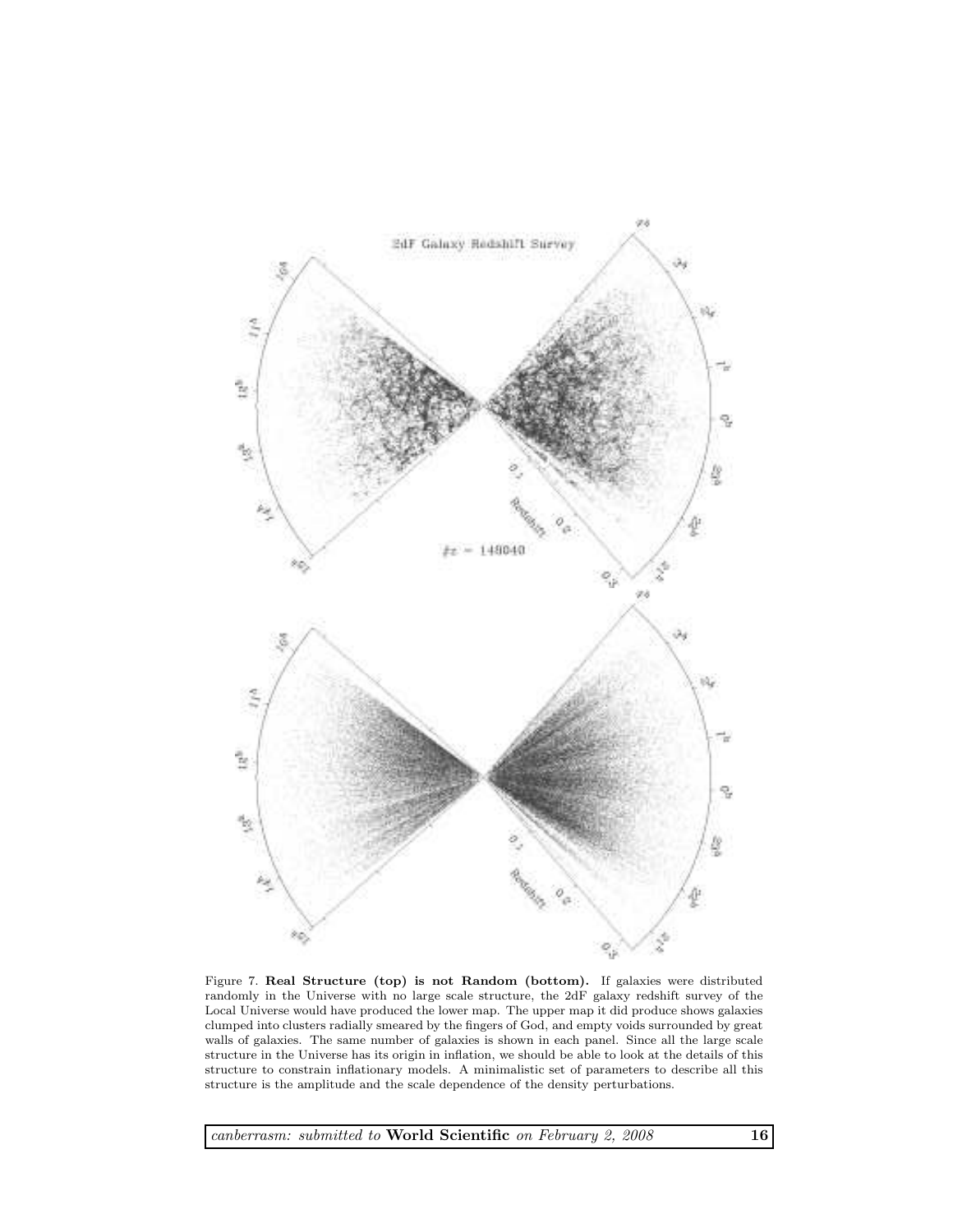# 5 How Does Inflation Produce All the Structure in the Universe?

In our Universe quantum fluctuations have been expanded into the largest structures we observe and clouds of hydrogen have collapsed to form kangaroos. The larger end of this hierarchical range of structure – the range controlled by gravity, not chemistry, is what inflation is supposed to explain.

Inflation produces structure because quantum mechanics, not classical mechanics describes the Universe in which we live. The seeds of structure, quantum fluctuations, do not exist in a classical world. If the world were classical, there would be no clumps or balls to populate classical mechanics textbooks. Inflation dilutes everything – all preexisting structure. It empties the Universe of anything that may have existed before, except quantum fluctuations. These it can't dilute. These then become the seeds of who we are.

One of the most important questions in cosmology is: What is the origin of all the galaxies, clusters, great walls, filaments and voids we see around us? The inflationary scenario provides the most popular explanation for the origin of these structures: they used to be quantum fluctuations. During the metamorphosis of quantum fluctuations into CMB anisotropies and then into galaxies, primordial quantum fluctuations of a scalar field get amplified and evolve to become classical seed perturbations and eventually large scale structure. *Primordial* quantum fluctuations are initial conditions. Like radioactive decay or quantum tunneling, they are not caused by any preceding event.

"Although introduced to resolve problems associated with the initial conditions needed for the Big Bang cosmology, inflation's lasting prominence is owed to a property discovered soon after its introduction: It provides a possible explanation for the initial inhomogeneities in the Universe that are believed to have led to all the structures we see, from the earliest objects formed to the clustering of galaxies to the observed irregularities in the microwave background." – Liddle & Lyth (2000)

In early versions of inflation, it was hoped that the GUT scale Higgs potential could be used to inflate. But the GUT theories had 1st order phase transitions. All the energy was dumped into the bubble walls and the observed structure in the Universe was supposed to come from bubble wall collisions. But the energy had to be spread out evenly. Percolation was a problem and so too was a graceful exit from inflation. New Inflation involves second order phase transitions (slow roll approximations). The whole universe is one bubble and structure cannot come from collisions. It comes from quantum fluctuations of the fields. There is one bubble rather than billions and the energy gets dumped everywhere, not just at the bubble wall.

One way to understand how quantum fluctuations become real fluctuations is this. Quantum fluctuations, i.e., virtual particle pairs of borrowed energy  $\Delta E$ , get separated during the interval  $\Delta t \leq \hbar/\Delta E$ . The  $\Delta x$  in  $\Delta x \leq \hbar/\Delta p$  is a measure of their separation. If during  $\Delta t$  the physical size  $\Delta x$  leaves the event horizon, the virtual particles cannot reconnect, they become real and the energy debt must be paid by the driver of inflation, the energy of the false vacuum – the  $\Lambda_{\rm inf}$  associated with the inflaton potential  $V(\phi)$  (see Fig. [8\)](#page-17-0).

What kind of choices does the false vacuum have when it decays? If there are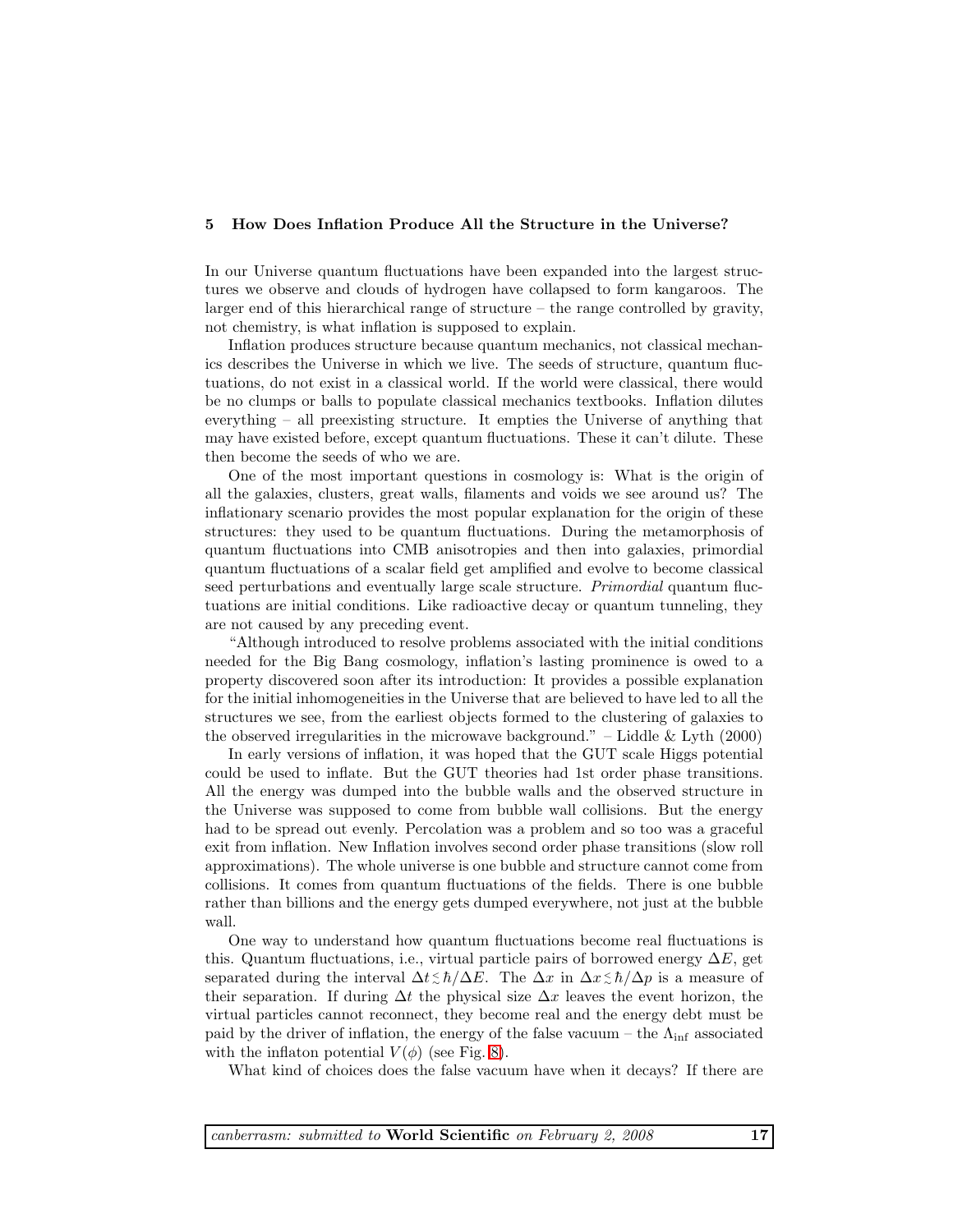

<span id="page-17-0"></span>Figure 8. Model of the Inflaton Potential. A potential V of a scalar field  $\phi$  with a flat part and a valley. The rate of expansion H during inflation is related to the amplitude of the potential during inflation. In the slow roll approximation  $H^2 = V(\phi)/m_{pl}^2$  (where  $m_{pl}$  is the Planck mass). Thus, from Eq. [22](#page-9-1) we have  $\Lambda_{\rm inf} = 3 V(\phi)/m_{pl}^2$ . Thus, the height of the potential during inflation determines the rate of expansion during inflation. And the rate at which the ball rolls (the star rolls in this case) is determined by how steep the slope is:  $\dot{\phi} = V'/3H$ . In modern physics, the vacuum is the state of lowest possible energy density. The non-zero value of  $V(\phi)$  is false vacuum – a temporary state of lowest possible energy density. The only difference between false vacuum and the cosmological constant is the stability of the energy density – how slow the roll is. Inflation lasts for  $\sim 10^{-35}$  seconds while the cosmological constant lasts  $\stackrel{>}{\sim} 10^{17}$  seconds.

many pocket universes, what are they like? Do they have the same value for the speed of light? Are their true vacua the same as ours? Do the Higgs fields give the particles and forces the same values that reign in our Universe? Is the baryon asymmetry the same as in our Universe?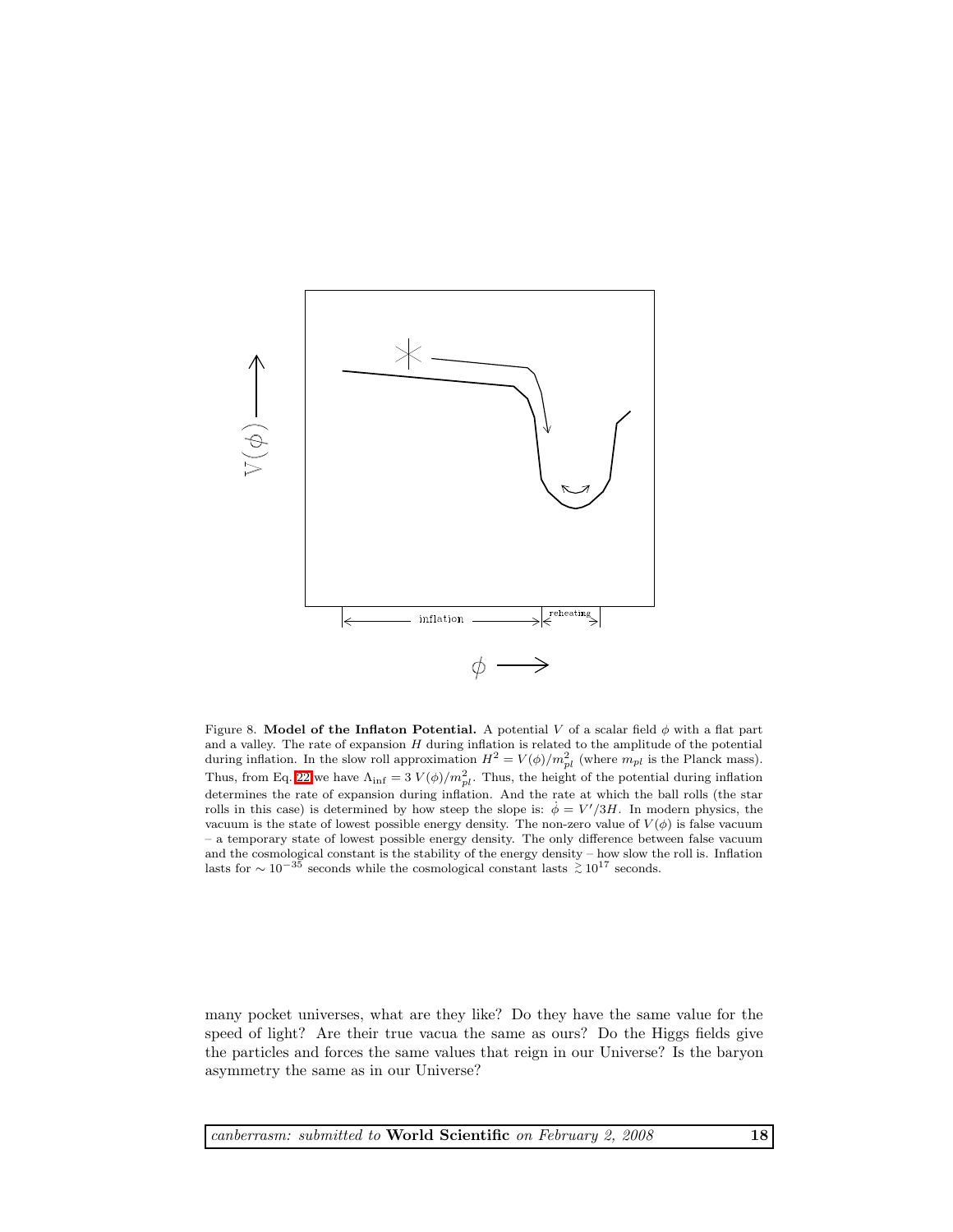#### <span id="page-18-0"></span>6 The Status of Inflation

Down to Earth astronomers are not convinced that inflation is a useful model. For them, inflation is a cute idea that takes a geometric flatness problem and replaces it with an inflaton potential flatness problem. It moves the problem to earlier times, it does not solve it. Inflation doesn't solve the fine-tuning problem. It moves the problem from "Why is the Universe so flat?" to "Why is the inflaton potential so flat?". When asked, "Why is the Universe so flat?", Mr Inflation responds, "Because my inflaton potential is so flat." "But why is your inflaton potential so flat?" "I don't know. It's just an initial condition." This may or may not be progress. If we are content to believe that spatial flatness is less fundamental than inflaton potential flatness then we have made progress.

#### *6.1 Inflationary Observables*

Models of inflation usually consist of choosing a form for the potential  $V(\phi)$ . A simple model of the potential is  $V(\phi) = m^2 \phi^2/2$  where the derivative with respect to  $\phi$  is  $V' = m^2 \phi$  and  $V'' = m^2$ . This leads to a prediction for the observable spectral index of the CMB power spectrum:  $n_s = 1 - 8m_p/\phi^2$  (e.g. Liddle & Lyth 2000). Estimates of the slope of the CMB power spectrum  $n_s$  and its derivative  $\frac{dn_s}{dk}$ have begun to constrain models of the inflaton potential (Table 1 and Spergel 2003).

The observational scorecard of inflation is mixed. Based on inflation, many theorists became convinced that the Universe was spatially flat despite many measurements to the contrary. The Universe has now been measured to be flat to high precision – score one for inflation. Based on vanilla inflation, most theorists thought that the flatness would be without  $\Lambda$  – score one for the observers. Guth wanted to use the Georgi-Glashow GUT model as the potential to form structure. It didn't work – score one against inflation. But other plausible inflaton potentials can work. Inflation seems to be the only show in town as far as producing the seeds of structure – score one for inflation. Inflation predicts the spectral index of CMB fluctuations to be  $n_s \approx 1$  – score one for inflation. But we knew that  $n_s \approx 1$  before inflation (minus  $1/2$  point for cheating). So far most of inflation's predictions have been retrodictions – explaining things that it was designed to explain.

Inflationary models and the new ekpyrotic models make different predictions about the slope  $n<sub>T</sub>$  of the tensor mode contribution to the CMB power spectrum. Inflation has higher amplitudes at large angular scales while ekpyrotic models have the opposite. However, since the amplitude  $T$  is unknown, finding the ratio of the amplitude of tensor to scalar modes,  $r = T/S \sim 0$ , does not really distinguish the two models. Finding a value  $r > 0$  would however be interpreted as favoring inflation over ekpyrosis. Recent WMAP measurements of the CMB power spectrum yield  $r < 0.71$  at the 95% confidence level.

Measurements of CMB polarization over the next five years will add more diagnostic power to CMB parameter estimation and may be able to usefully constrain the slope and amplitude of tensor modes if they exist at a detectable level.

One can be skeptical about the status of the problems that inflation claims to have solved. After all, the electron mass is the same everywhere. The constants of nature are the same everywhere. The laws of physics seem to be the same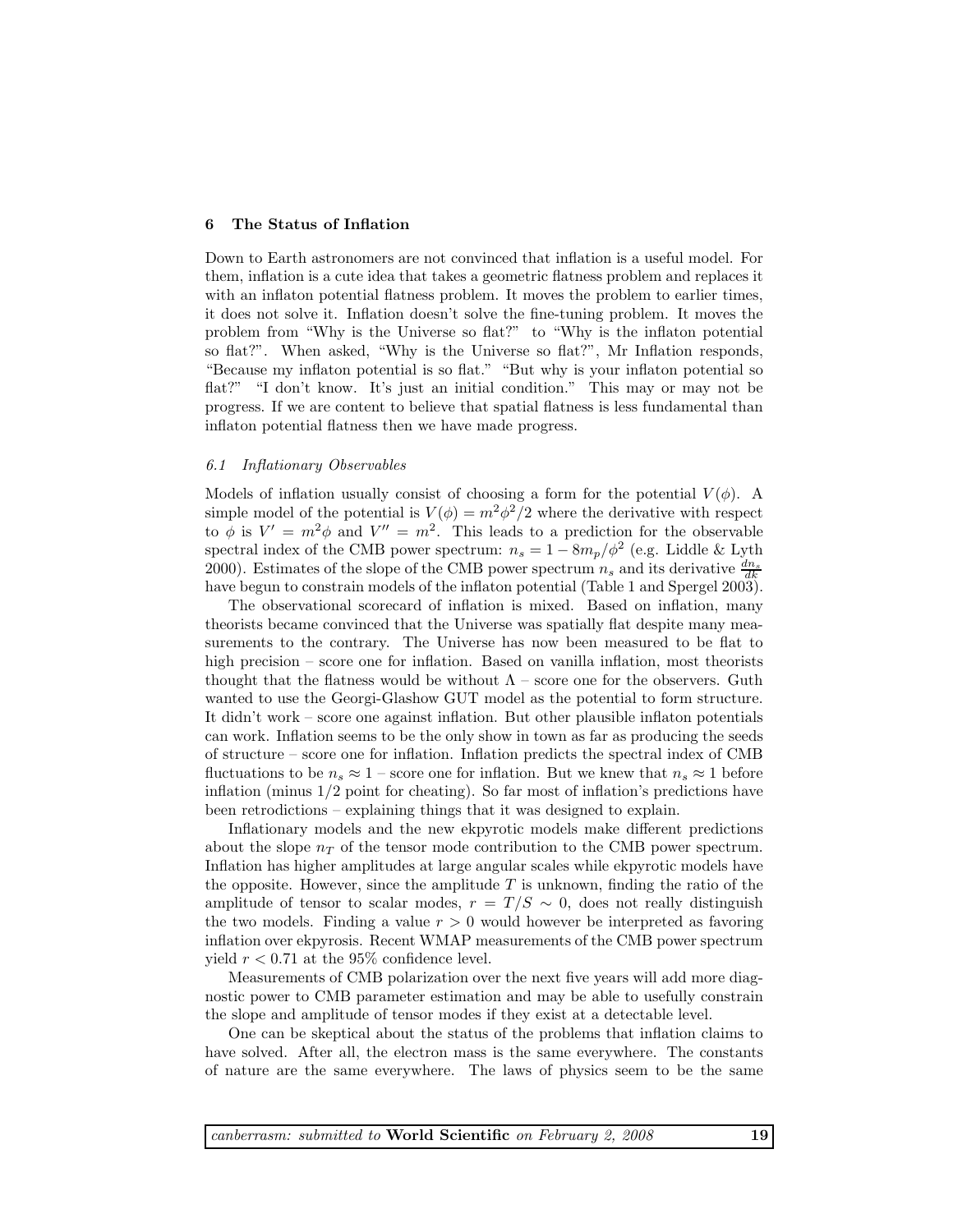everywhere. If these uniformities need no explanation then why should the uniform temperatures, flat geometry and seeds of structure need an explanation. Is this first group more fundamental than the second?

The general principle seems to be that if we can't imagine plausible alternatives then no explanation seems necessary. Thus, dreaming up imaginary alternatives creates imaginary problems, to which imaginary solutions can be devised, whose explanatory power depends on whether the Universe could have been other than what it is. However, it is not easy to judge the reality of counterfactuals. Yes, inflation can cure the initial condition ills of the standard big bang model, but is inflation a panacea or a placebo?

Inflation is not a theory of everything. It is not based on M-theory or any candidate for a theory of everything. It is based on a scalar field. The inflation may not be due to a scalar field  $\phi$  and its potential  $V(\phi)$ . Maybe it has more to do with extra-dimensions?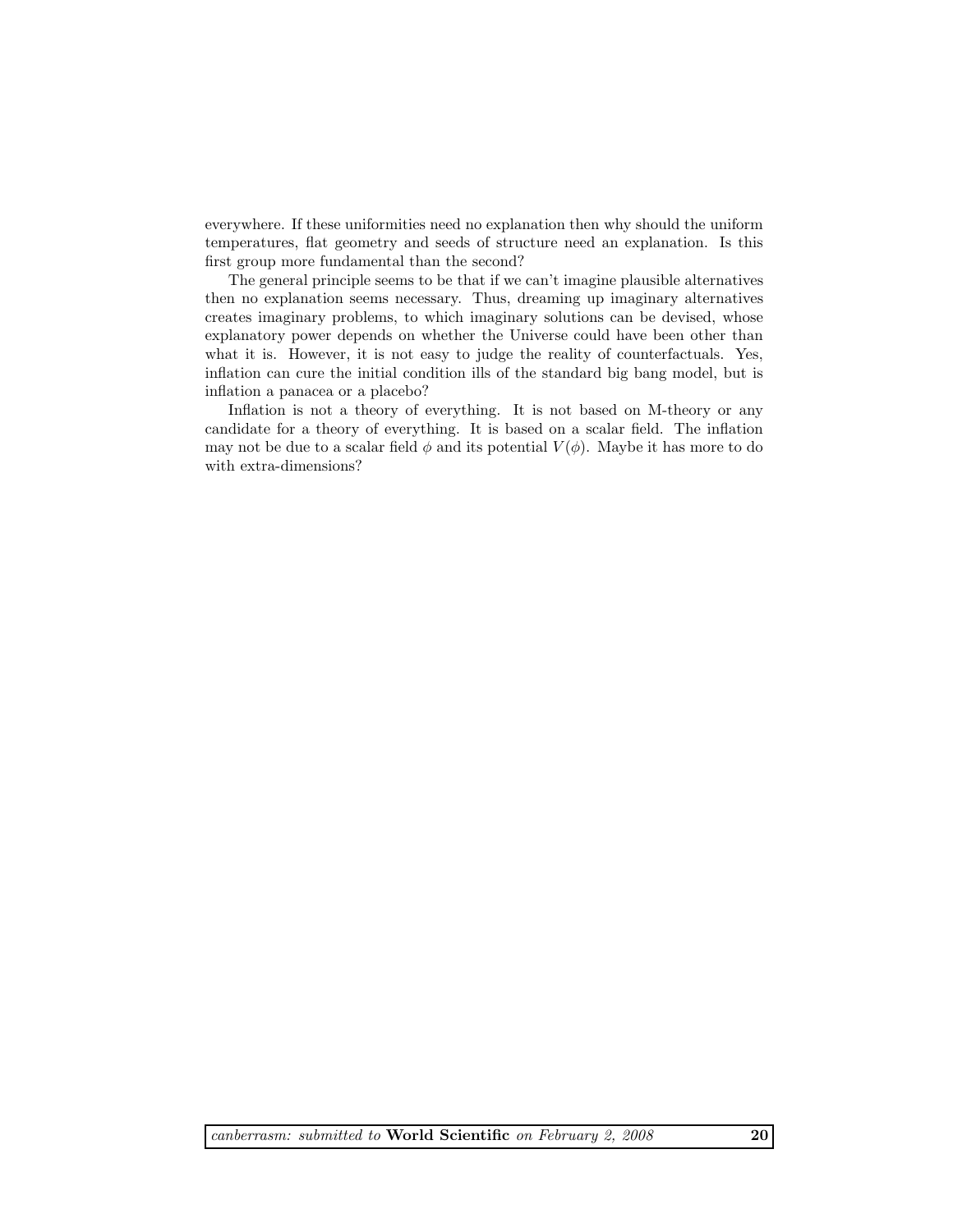# 7 CMB

#### *7.1 History*

By 1930, the redshift measurements of Hubble and others had convinced many scientists that the Universe was expanding. This suggested that in the distant past the Universe was smaller and hotter. In the 1940's an ingenious nuclear physicist George Gamow, began to take the idea of a very hot early universe seriously, and with Alpher and Herman, began using the hot big bang model to try to explain the relative abundances of all the elements. Newly available nuclear cross-sections made the calculations precise. Newly available computers made the calculations doable. In 1948 Alpher and Herman published an article predicting that the temperature of the bath of photons left from the early universe would be 5 K. They were told by colleagues that the detection of such a cold ubiquitous signal would be impossible.

In the early 1960's, Arno Penzias and Robert Wilson discovered excess antenna noise in a horn antenna at Crawford Hill, Holmdel, New Jersey. They didn't know what to make of it. Maybe the white dielectric material left by pigeons had something to do with it? During a plane ride, Penzias explained his excess noise problem to a fellow radio astronomer Bernie Burke. Later, Burke heard about a talk by a young Princeton post-doc named Peebles, describing how Robert Dicke's Princeton group was gearing up to measure radiation left over from an earlier hotter phase of the Universe. Peebles had even computed the temperature to be about 10 K (Peebles 1965). Burke told the Princeton group about Penzias and Wilson's noise and Dicke gave Penzias a call.

Dicke did not like the idea that all the matter in the Universe had been created in the big bang. He liked the oscillating universe. He knew however that the first stars had fewer heavy elements. Where were the heavy elements that had been produced by earlier oscillations? – these elements must have been destroyed by the heat of the last contraction. Thus there must be a remnant of that heat and Dicke had decided to look for it. Dicke had a theory but no observation to support it. Penzias had noise but no theory. After the phone call Penzias' noise had become Dicke's observational support.

Until 1965 there were two competing paradigms to describe the early universe: the big bang model and the steady state model. The discovery of the CMB removed the steady state model as a serious contender. The big bang model had predicted the CMB; the steady state model had not.

#### *7.2 What is the CMB?*

The observable universe is expanding and cooling. Therefore in the past it was hotter and smaller. The cosmic microwave background (CMB) is the after glow of thermal radiation left over from this hot early epoch in the evolution of the Universe. It is the redshifted relic of the hot big bang. The CMB is a bath of photons coming from every direction. These are the oldest photons one can observe and they contain information about the Universe at redshifts much larger than the redshifts of galaxies and quasars ( $z \approx 1000 >> z \approx$  few).

Their long journey toward us has lasted more than 99.99% of the age of the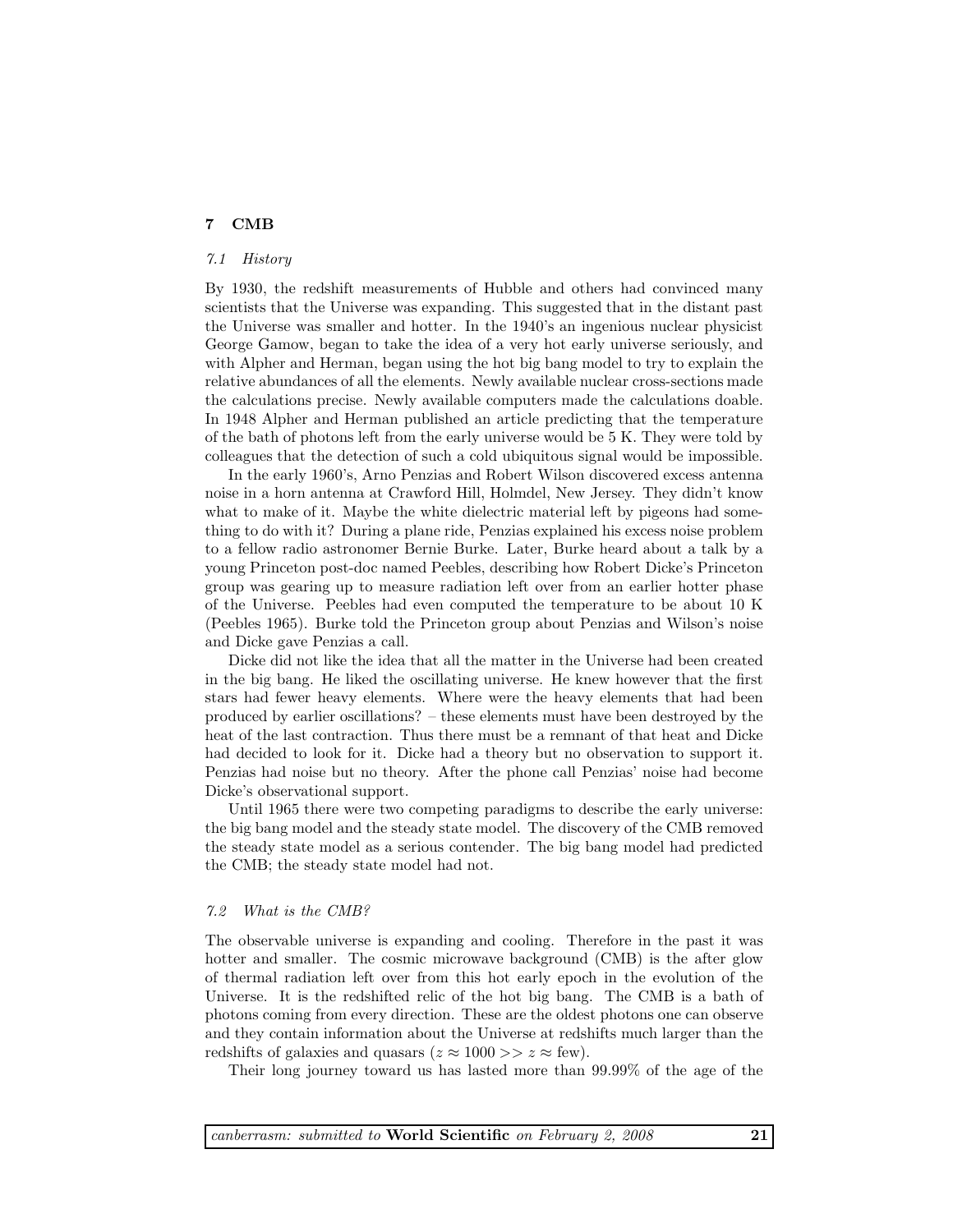Universe and began when the Universe was one thousand times smaller than it is today. The CMB was emitted by the hot plasma of the Universe long before there were planets, stars or galaxies. The CMB is thus a unique tool for probing the early universe.

One of the most recent and most important advances in astronomy has been the discovery of hot and cold spots in the CMB based on data from the COBE satellite (Smoot et al. 1992). This discovery has been hailed as "Proof of the Big Bang" and the "Holy Grail of Cosmology" and elicited comments like: "If you're religious it's like looking at the face of God" (George Smoot) and "It's the greatest discovery of the century, if not of all time" (Stephen Hawking). As a graduate student analyzing COBE data at the time, I knew we had discovered something fundamental but its full import didn't sink in until one night after a telephone interview for BBC radio. I asked the interviewer for a copy of the interview, and he told me that would be possible if I sent a request to the *religious affairs* department.

The CMB comes from the surface of last scattering of the Universe. When you look into a fog, you are looking at a surface of last scattering. It is a surface defined by all the molecules of water which scattered a photon into your eye. On a foggy day you can see 100 meters, on really foggy days you can see 10 meters. If the fog is so dense you cannot see your hand then the surface of last scattering is less than an arm's length away. Similarly, when you look at the surface of the Sun you are seeing photons last scattered by the hot plasma of the photosphere. The early universe is as hot as the Sun and similarly the early universe has a photosphere (the surface of last scattering) beyond which (in time and space) we cannot see. As its name implies, the surface of last scattering is where the CMB photons were scattered for the last time before arriving in our detectors. The 'surface of last screaming' presented in Fig. [9](#page-22-0) is a pedagogical analog.

#### *7.3 Spectrum*

The big bang model predicts that the cosmic background radiation will be thermalized – it will have a blackbody spectrum. The measurements of the antenna temperature of the radiation at various frequencies between 1965 and 1990 had shown that the spectrum was approximately blackbody but there were some measurements at high frequencies that seemed to indicate an infrared excess – a bump in the spectrum that was not easily explained. In 1989, NASA launched the COBE (Cosmic Background Explorer) satellite to investigate the cosmic microwave and infrared background radiation. There were three instruments on board. After one year of observations the FIRAS instrument had measured the spectrum of the CMB and found it to be a blackbody spectrum. The most recent analysis of the FIRAS data gives a temperature of  $2.725 \pm 0.002$  K (Mather et al. 1999).

A CMB of cosmic origin (rather than one generated by starlight processed by iron needles in the intergalactic medium) is expected to have a blackbody spectrum and to be extremely isotropic. COBE FIRAS observations show that the CMB is very well approximated by an isotropic blackbody.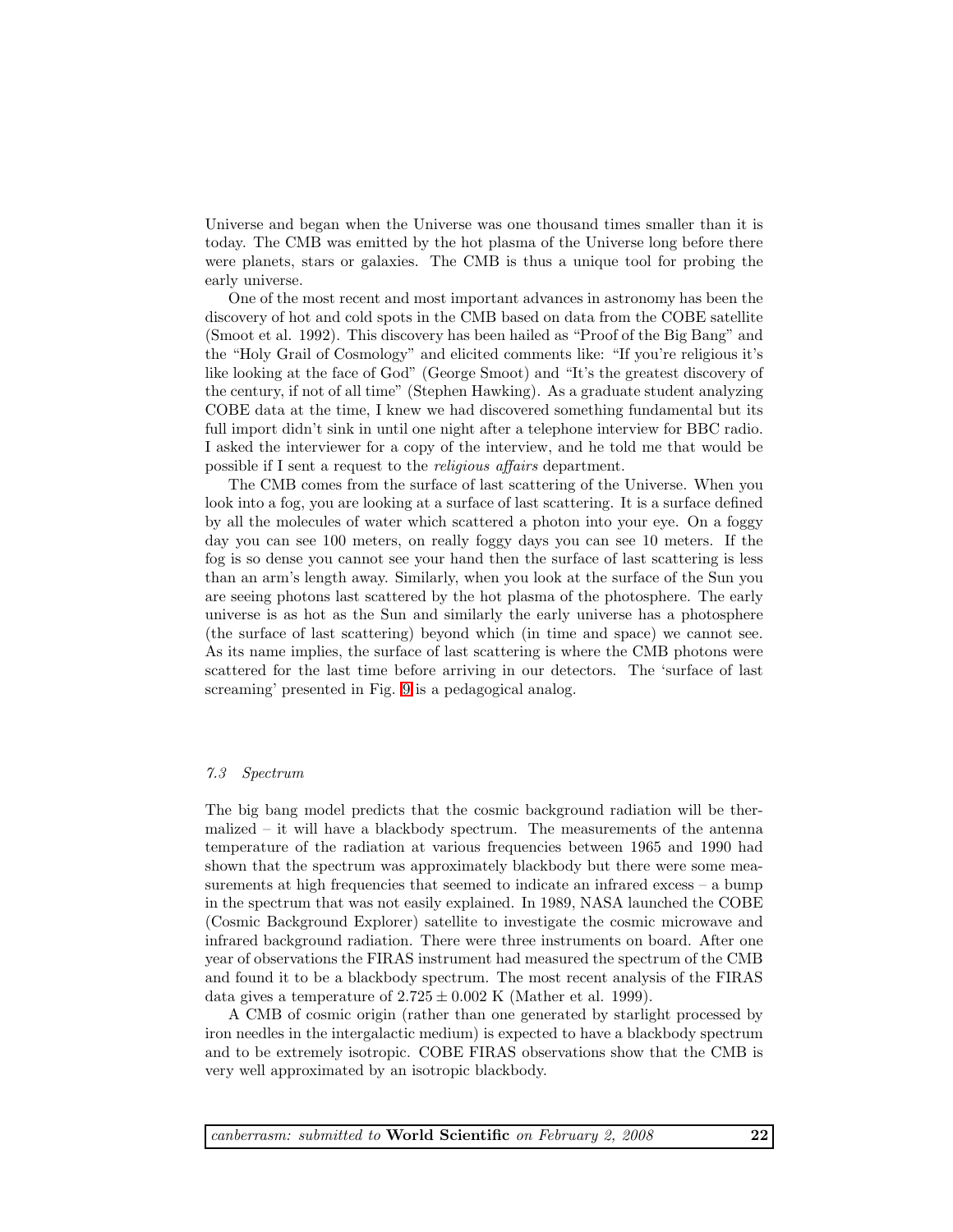

<span id="page-22-0"></span>Figure 9. The Surface of Last Screaming. Consider an infinite field full of people screaming. The circles are their heads. You are screaming too. (Your head is the black dot.) Now suppose everyone stops screaming at the same time. What will you hear? Sound travels at 330 m/s. One second after everyone stops screaming you will be able to hear the screams from a 'surface of last screaming' 330 meters away from you in all directions. After 3 seconds the faint screaming will be coming from 1 km away...etc. No matter how long you wait, faint screaming will always be coming from the surface of last screaming – a surface that is receding from you at the speed of sound ( $v_{sound}$ ). The same can be said of any observer – each is the center of a surface of last screaming. In particular, observers on your surface of last screaming are currently hearing you scream since you are on their surface of last screaming. The screams from the people closer to you than the surface of last screaming have passed you by – you hear nothing from them (gray heads). When we observe the CMB in every direction we are seeing photons from the surface of last scattering. We are seeing back to a time soon after the big bang when the entire universe was opaque (screaming).

#### *7.4 Where did the energy of the CMB come from?*

Recombination occurs when the CMB temperature has dropped low enough such that there are no longer enough high energy photons to keep hydrogen ionized;  $\gamma + H \leftrightarrow e^- + p^+$ . Although the ionization potential of hydrogen is 13.6 eV (T ~ 10<sup>5</sup>) K), recombination occurs at  $T \approx 3000$  K. This low temperature can be explained by the fact that there are a billion photons for every proton in the Universe. This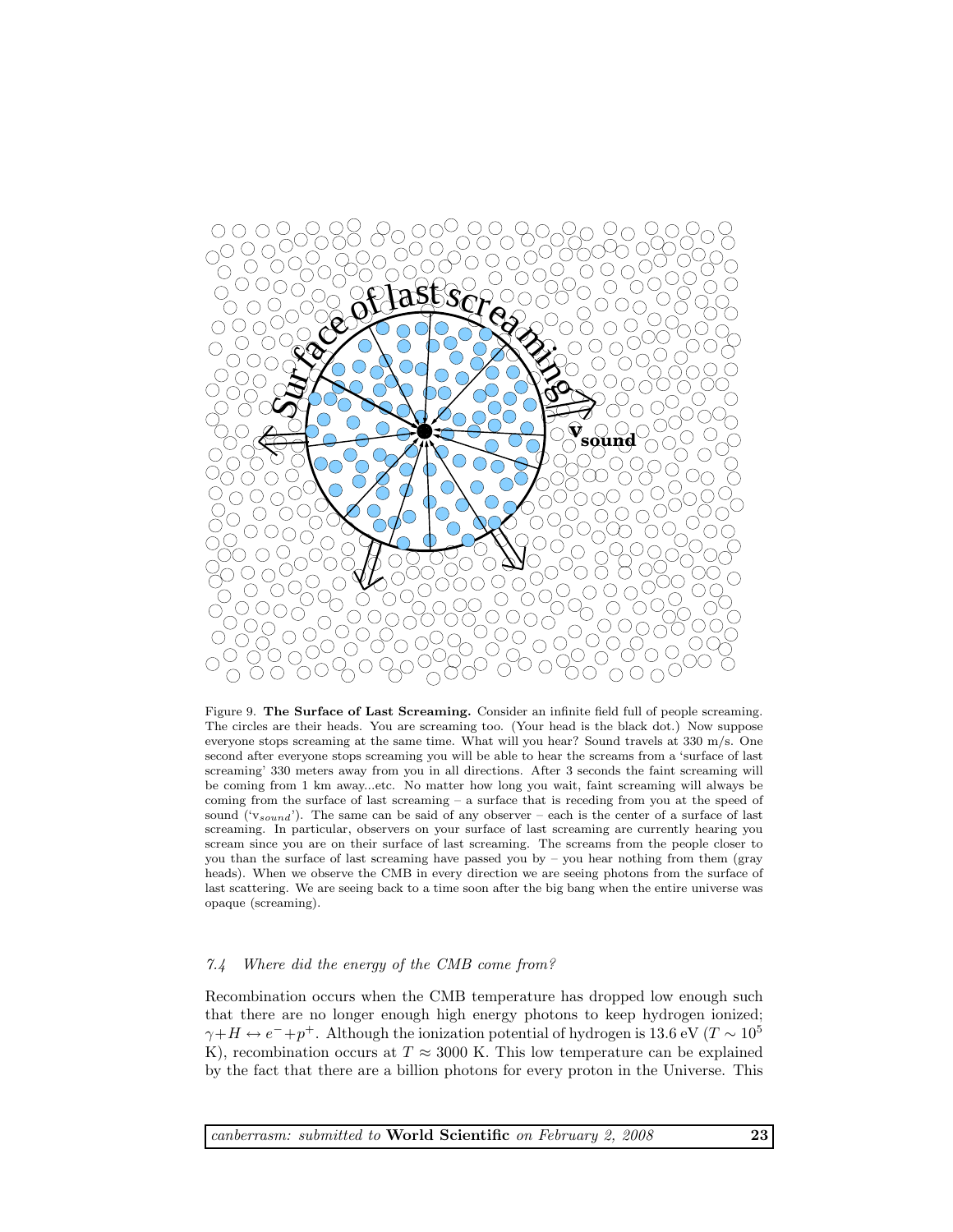allows the high energy tail of the Planck distribution of the photons to keep the comparatively small number of hydrogen atoms ionized until temperatures and energies much lower than 13.6 eV. The Saha equation (e.g. Lang 1980) describes this balance between the ionizing photons and the ionized and neutral hydrogen.

The energy in the CMB did not come from the recombination of electrons with protons to form hydrogen at the surface of last scattering. That contribution is negligible – only about one 10 eV photon for each baryon, while there are  $\sim 10^{10}$ times more CMB photons than baryons and each of those photons *at recombination* had an energy of ~ 0.3 eV:  $\frac{\Delta E_{rec}}{E_{CMB}} = \frac{10eV \times 10^{-10}}{0.3eV} \sim 10^{-9}$ . The energy in the CMB came from the annihilation of particle/anti-particle pairs during a very early epoch called baryogenesis and later when electrons and positrons annihilated at an energy of  $\sim$  1 MeV.

As an example of energy injection, consider the thermal bath of neutrinos that fills the Universe. It decoupled from the rest of the Universe at an energy above an MeV. After decoupling the neutrinos and the photons, both being relativistic, cooled as  $T \propto R^{-1}$ . If nothing had injected energy into the Universe below an MeV, the neutrinos and the photons would both have a temperature today of 1.95 K. However the photons have a temperature of 2.725 K. Where did this extra energy come from? It came from the annihilation of electrons and positrons when the temperature of the Universe fell below an MeV. This process injected energy into the Universe by heating up the residual electrons, which in turn heated up the CMB photons. The relationship between the CMB and neutrino temperatures is  $T_{CMB} = (11/4)^{1/3} T_{\nu}$ . Derivation of this result using entropy conservation during electron/positron annihilation can be found in Wright (2003) or Peacock (2000). The bottom line:  $T_{CMB} = 2.7 \text{ K} > T_{\nu} = 1.9 \text{ K}$  because the photons were heated up by  $e^{\pm}$  annihilation while the neutrinos were not. This temperature for the neutrino background has not yet been confirmed observationally.

#### *7.5 Dipole*

To a very good approximation the CMB is a flat featureless blackbody; there are no anisotropies and the temperature is a constant  $T<sub>o</sub> = 2.725$  K in every direction. When we remove this mean value, the next largest feature visible at 1000 times smaller amplitude is the kinetic dipole. Just as the 17 satellites of the Global Positioning System (GPS) provide a reference frame to establish positions and velocities on the Earth. The CMB gives all the inhabitants of the Universe a special common rest frame with respect to which all velocities can be measured – the comoving frame in which the observers see no CMB dipole. People who enjoy special relativity but not general relativity often baulk at this concept. A profound question that may make sense is: Where did the rest frame of the CMB come from? How was it chosen? Was there a mechanism for a choice of frame, analogous to the choice of vacuum during spontaneous symmetry breaking?

# *7.6 Anisotropies*

Since the COBE discovery of hot and cold spots in the CMB, anisotropy detections have been reported by more than two dozen groups with various instruments, at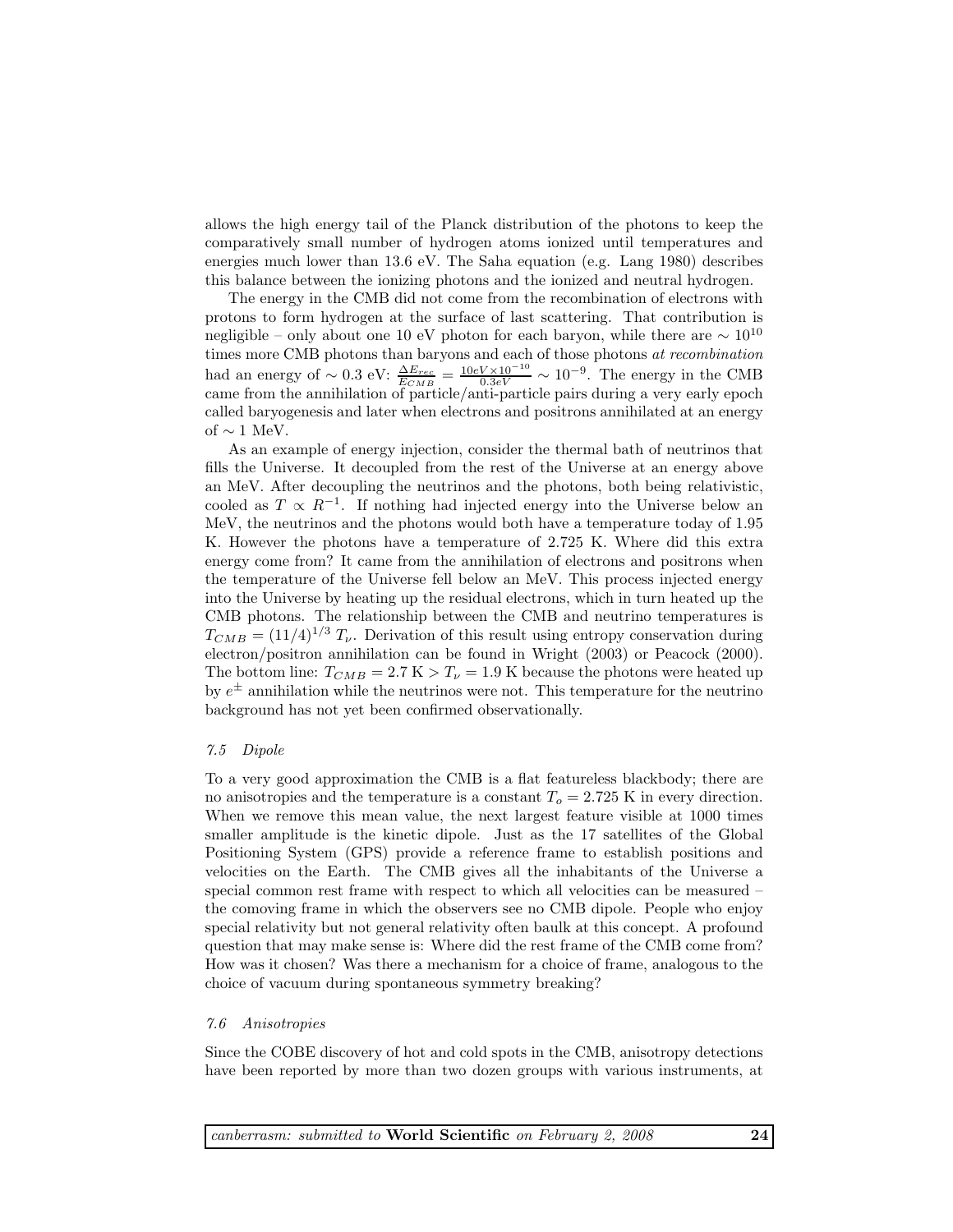

<span id="page-24-0"></span>Figure 10. Measurements of the CMB power spectrum. CMB power spectrum from the world's combined data, including the recent WMAP satellite results (Hinshaw et al. 2003). The amplitudes of the hot and cold spots in the CMB depend on their angular size. Angular size is noted in degrees on the top x axis. The y axis is the power in the temperature fluctuations. No CMB experiment is sensitive to this entire range of angular scale. When the measurements at various angular scales are put together they form the CMB power spectrum. At large angular scales  $(\ell \lesssim 100)$ , the temperature fluctuations are on scales so large that they are 'non-causal', i.e., they have physical sizes larger than the distance light could have traveled between the big bang (without inflation) and their age at the time we see them (300,000 years after the big bang). They are either the initial conditions of the Universe or were laid down during an epoch of inflation ∼ 10−<sup>35</sup> seconds after the big bang. New data are being added to these points every few months. The concordance model shown has the following cosmological parameters:  $\Omega_{\Lambda} = 0.743$ ,  $\Omega_{CDM} = 0.213, \ \Omega_{baryon} = 0.0436, \ h = 0.72, \ n = 0.96, \ \tau = 0.12$  and no hot dark matter (neutrinos) ( $\tau$  is the optical depth to the surface of last scattering).  $\chi^2$  fits of this data to such model curves yields the estimates in Table 1. The physics of the acoustic peaks is briefly described in Fig. [11.](#page-26-0)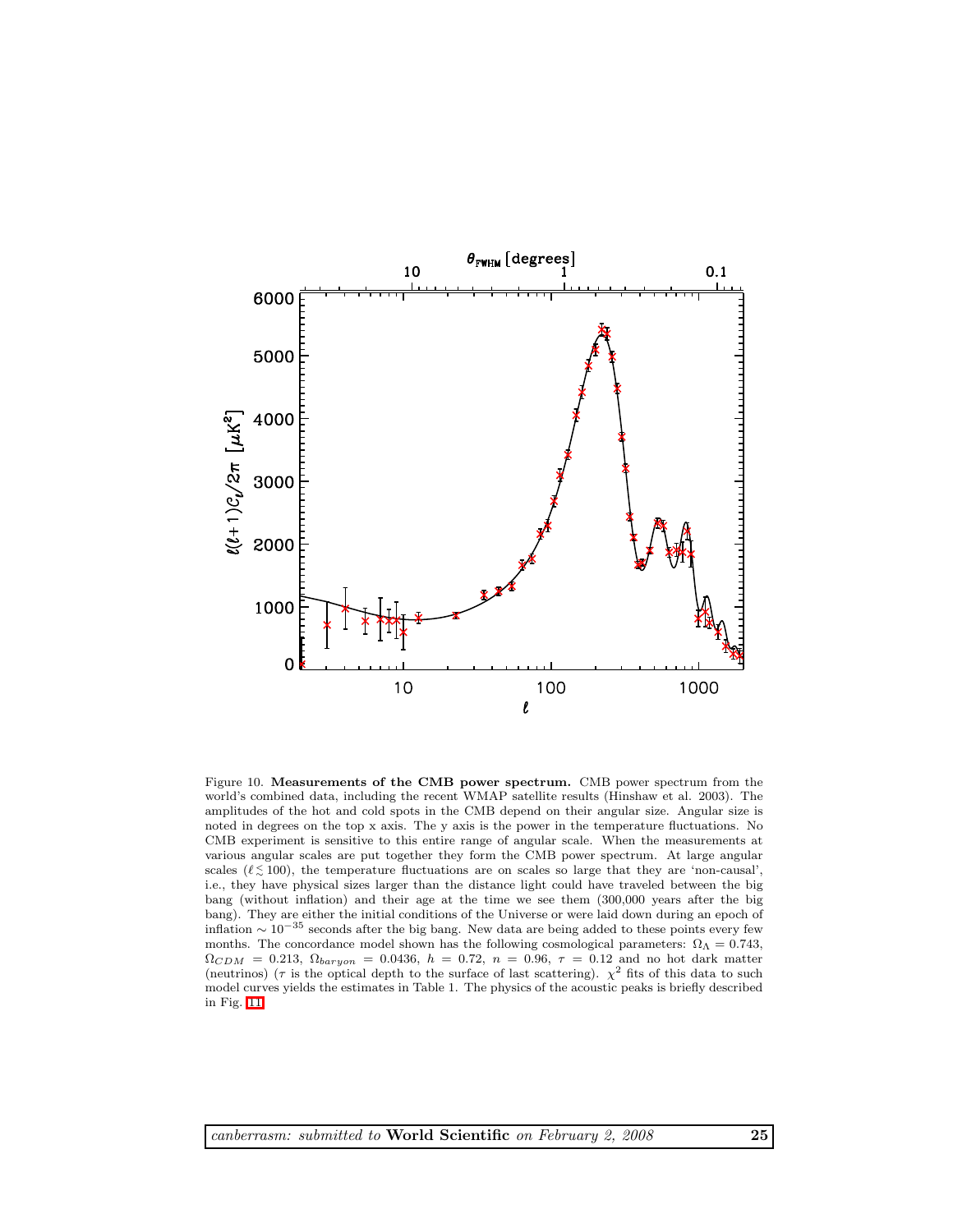various frequencies and in various patches and swathes of the microwave sky. Figure [10](#page-24-0) is a compilation of the world's measurements (including the recent WMAP results). Measurements on the left (low  $\ell$ 's) are at large angular scales while most recent measurements are trying to constrain power at small angular scales. The dominant peak at  $\ell \sim 200$  and the smaller amplitude peaks at smaller angular scales are due to acoustic oscillations in the photon-baryon fluid in cold dark matter gravitational potential wells and hills. The detailed features of these peaks in the power spectrum are dependent on a large number of cosmological parameters.

#### *7.7 What are the oldest fossils we have from the early universe?*

It is sometimes said that the CMB gives us a glimpse of the Universe when it was  $\sim$  300,000 years old. This is true but it also gives us a glimpse of the Universe when it was less than a trillionth of a second old. The acoustic peaks in the power spectrum (the spots of size less than about 1 degree) come from sound waves in the photon-baryon plasma at ∼ 300, 000 years after the big bang but there is much structure in the CMB on angular scales greater than 1 degree. When we look at this structure we are looking at the Universe when it was less than a trillionth of a second old. The large scale structure on angular scales greater than ∼ 1 degree is the oldest fossil we have and dates back to the time of inflation. In the standard big bang model, structure on these acausal scales can only be explained with initial conditions.

The large scale features in the CMB, i.e., all the features in the top map of Fig. [13](#page-28-0) but none of the features in the lower map, are the largest and most distant objects every seen. And yet they are probably also the smallest for they are quantum fluctuations zoomed in on by the microscope called inflation and hung up in the sky. So this map belongs in two different sections of the Guinness book of world records.

The small scale structure on angular scales less than  $\sim 1$  degree (lower map) results from oscillations in the photon-baryon fluid between the redshift of equality and recombination. Figure [11](#page-26-0) describes these oscillations in more detail.

#### *7.8 Observational Constraints from the CMB*

Our general relativistic description of the Universe can be divided into two parts, those parameters like  $\Omega_i$  and H which describe the global properties of the model and those parameters like  $n_s$  and A which describe the perturbations to the global properties and hence describe the large scale structure (Table 1).

In the context of general relativity and the hot big bang model, cosmological parameters are the numbers that, when inserted into the Friedmann equation, best describe our particular observable universe. These include Hubble's constant H (or  $h = H/100 \ km s^{-1}Mpc^{-1}$ ), the cosmological constant  $\Omega_{\Lambda} = \Lambda/3H^2$ , geometry  $\Omega_k = -k/H^2 R^2$ , the density of matter,  $\Omega_M = \Omega_{CDM} + \Omega_{baryon}$  =  $\rho_{CDM}/\rho_c + \rho_{baryon}/\rho_c$  and the density of relativistic matter  $\Omega_{rel} = \Omega_{\gamma} + \Omega_{\nu}$ . Estimates for these have been derived from hundreds of observations and analyses. Various methods to extract cosmological parameters from cosmic microwave background (CMB) and non-CMB observations are forming an ever-tightening network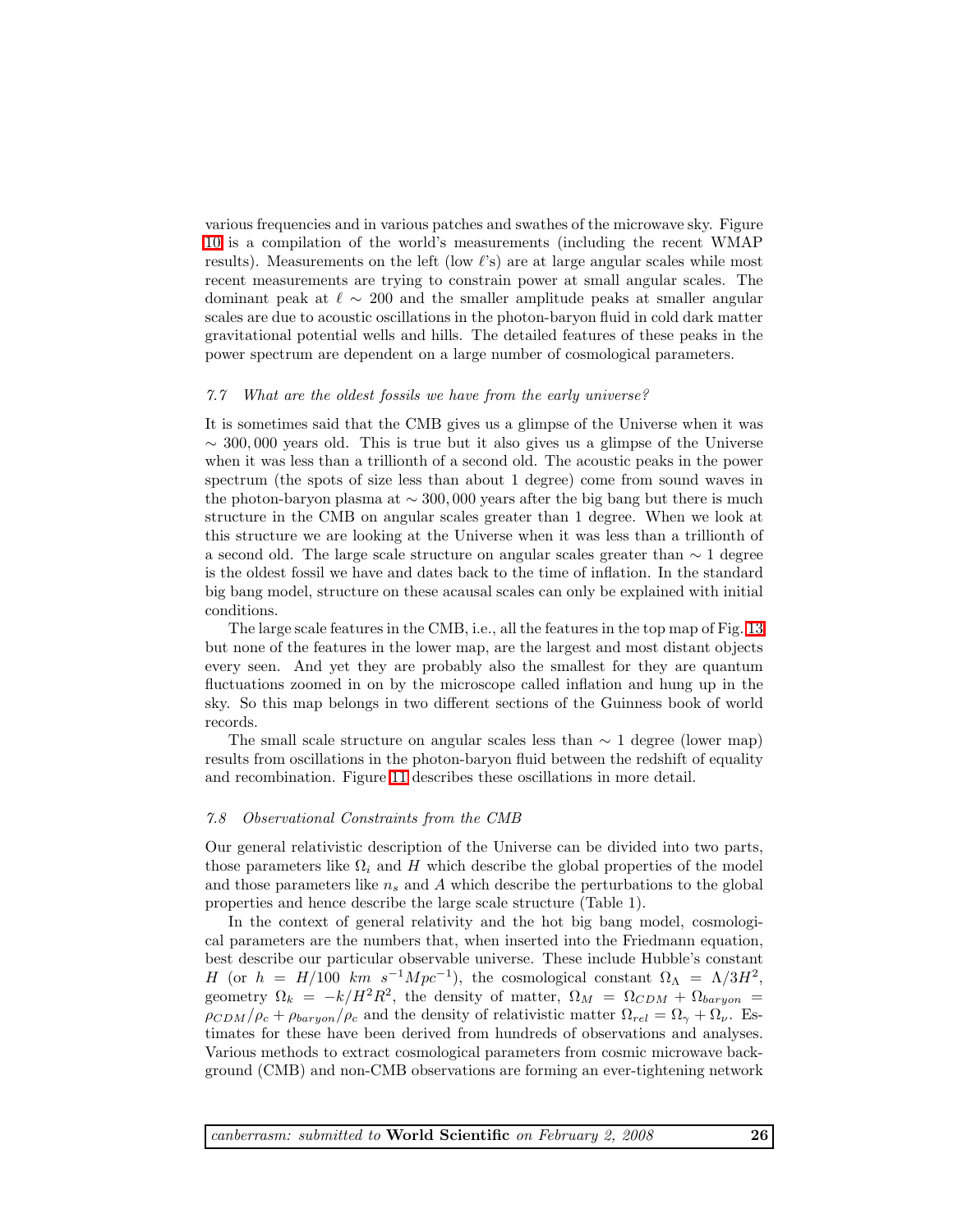

<span id="page-26-0"></span>Figure 11. The dominant acoustic peaks in the CMB power spectra are caused by the collapse of dark matter over-densities and the oscillation of the photon-baryon fluid into and out of these over-densities. After matter becomes the dominant component of the Universe, at  $z_{eq} \approx 3233$ (see Table 1), cold dark matter potential wells (gray spots) initiate in-fall and then oscillation of the photon-baryon fluid. The phase of this in-fall and oscillation at  $z_{dec}$  (when photon pressure disappears) determines the amplitude of the power as a function of angular scale. The bulk motion of the photon-baryon fluid produces 'Doppler' power out of phase with the adiabatic power. The power spectrum (or  $C_{\ell}$ s) is shown here rotated by 90° compared to Fig. [10.](#page-24-0) Oscillations in fluids are also known as sound. Adiabatic compressions and rarefactions become visible in the radiation when the baryons decouple from the photons during the interval marked  $\Delta z_{dec}$  (≈ 195 ± 2, Table 1). The resulting bumps in the power spectrum are analogous to the standing waves of a plucked string. This very old music, when converted into the audible range, produces an interesting roar (Whittle 2003). Although the effect of over-densities is shown, we are in the linear regime so under-densities contribute an equal amount. That is, each acoustic peak in the power spectrum is made of equal contributions from hot and cold spots in the CMB maps (Fig. [12\)](#page-27-0). Anisotropies on scales smaller than about 8′ are suppressed because they are superimposed on each other over the finite path length of the photon through the surface  $\Delta z_{dec}$ .

of interlocking constraints. CMB observations now tightly constrain  $\Omega_k$ , while type Ia supernovae observations tightly constrain the deceleration parameter  $q_o$ . Since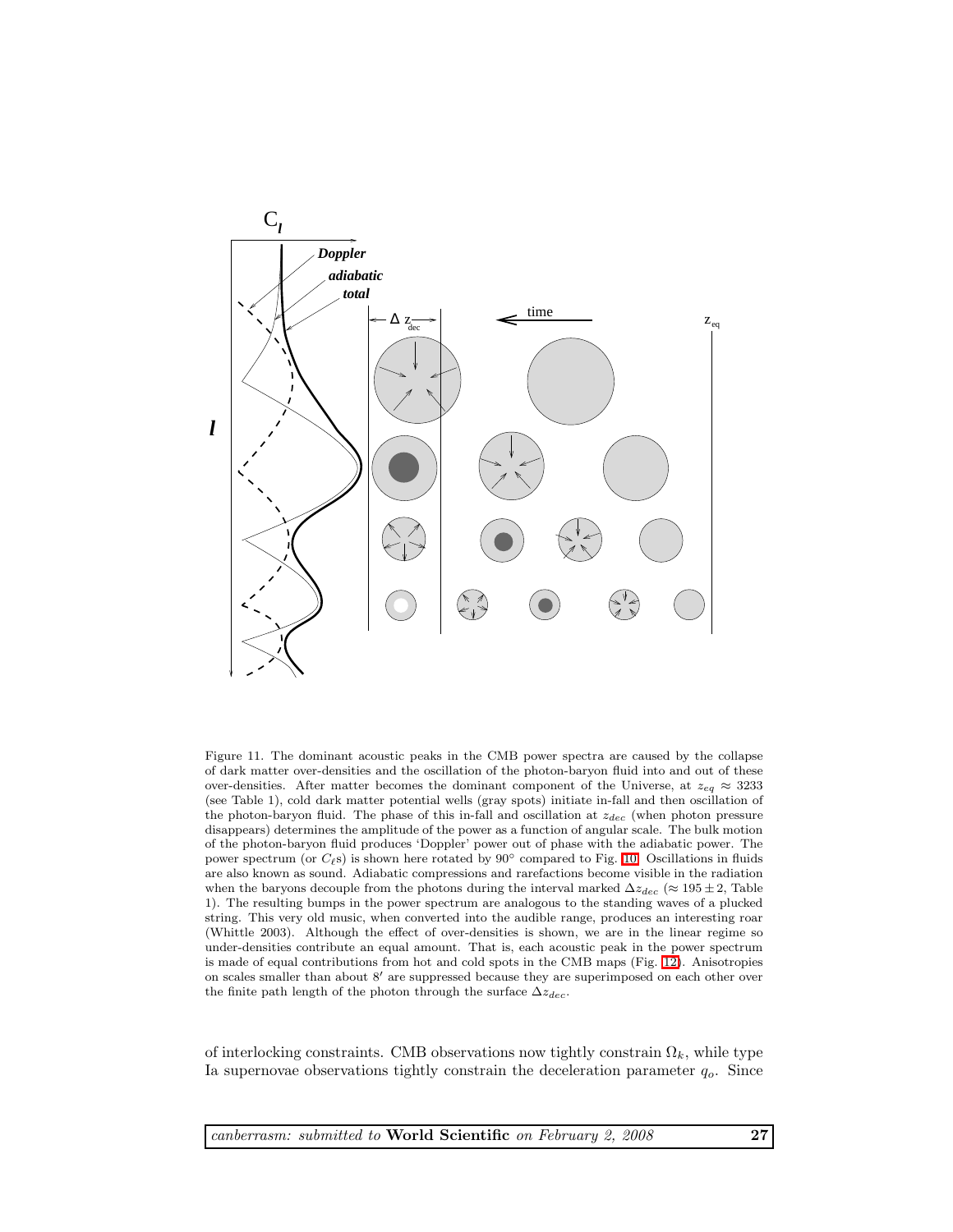

Figure 12. Full sky temperature map of the cosmic microwave background derived from the WMAP satellite (Bennett et al 2003, Tegmark et al 2003). The disk of the Milky Way runs horizontally through the center of the image but has been almost completely removed from this image. The angular resolution of this map is about 20 times better than its predecessor, the COBE-DMR map in which the hot and cool spots shown here were detected for the first time. The large and small scale power of this map is shown separately in the next figure.

<span id="page-27-0"></span>lines of constant  $\Omega_k$  and constant  $q_o$  are nearly orthogonal in the  $\Omega_M - \Omega_\Lambda$  plane, combining these measurements optimally constrains our Universe to a small region of parameter space.

The upper limit on the energy density of neutrinos comes from the shape of the small scale power spectrum. If neutrinos make a significant contribution to the density, they suppress the growth of small scale structure by free-streaming out of over-densities. The CMB power spectrum is not sensitive to such small scale power or its suppression, and is not a good way to constrain  $\Omega_{\nu}$ . And yet the best limits on  $\Omega_{\nu}$  come from the WMAP normalization of the CMB power spectrum used to normalize the power spectrum of galaxies from the 2dF redshift survey (Bennett et al. 2003).

The parameters in Table 1 are not independent of each other. For example, the age of the Universe,  $t_o = h^{-1} f(\Omega_M, \Omega_\Lambda)$ . If  $\Omega_m = 1$  as had been assumed by most theorists until about 1998, then the age of the Universe would be simple:

$$
t_o(h) = \frac{2}{3} H_o^{-1} = 6.52 h^{-1} Gyr.
$$
 (36)

However, current best estimates of the matter and vacuum energy densities are  $(\Omega_M, \Omega_\Lambda) = (0.27, 0.73)$ . For such flat universes  $(\Omega = \Omega_M + \Omega_\Lambda = 1)$  we have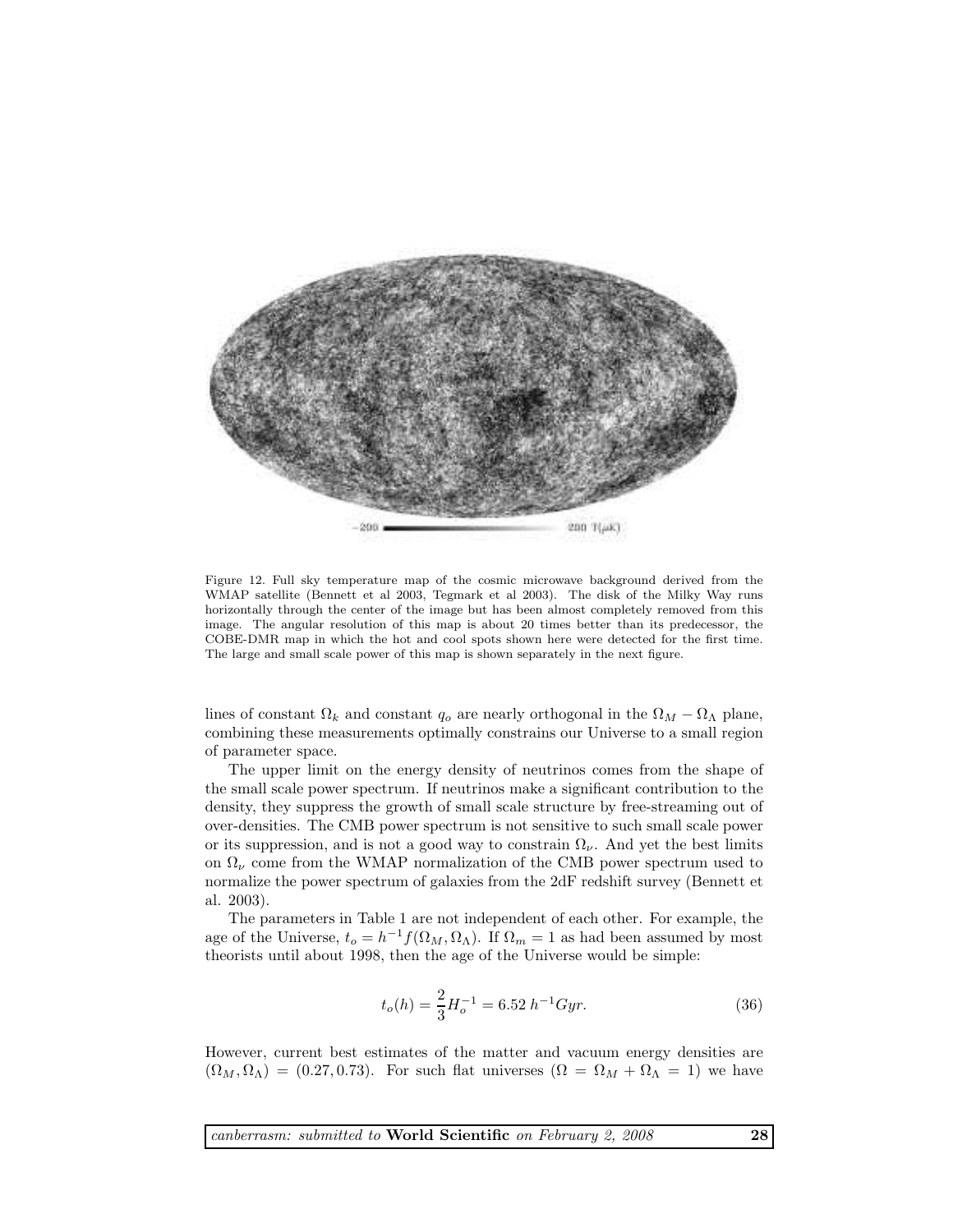

<span id="page-28-0"></span>Figure 13. Two basic ingredients: old quantum fluctuations (top) and new sound (bottom). These two maps were constructed from Fig. [12.](#page-27-0) The top map is a smoothed version of Fig. [12](#page-27-0) and shows only power at angular scales greater than  $\sim 1 \text{ deg } (\ell \lesssim 100, \text{ see Fig. 10}).$  This footprint of the inflationary epoch was made in the first picosecond after the big bang. In the standard big bang without inflation, all the structure here has to be attributed to initial conditions. The lower map was made by subtracting the top map from Fig. [12.](#page-27-0) That is, all the large scale power was subtracted from the CMB leaving only the small scale power in the acoustic peaks  $(\ell > 100, \text{ see Fig. 10})$  – these are the crests of the sound waves generated after radiation/matter equality (Fig. [11\)](#page-26-0). Thus, the top map shows quantum fluctuations imprinted when the age of the Universe was in the range  $[10^{-43}, 10^{-12}]$  seconds old, while the bottom map shows foreground contamination from sound generated when the Universe was  $\sim 10^{13}$  seconds old.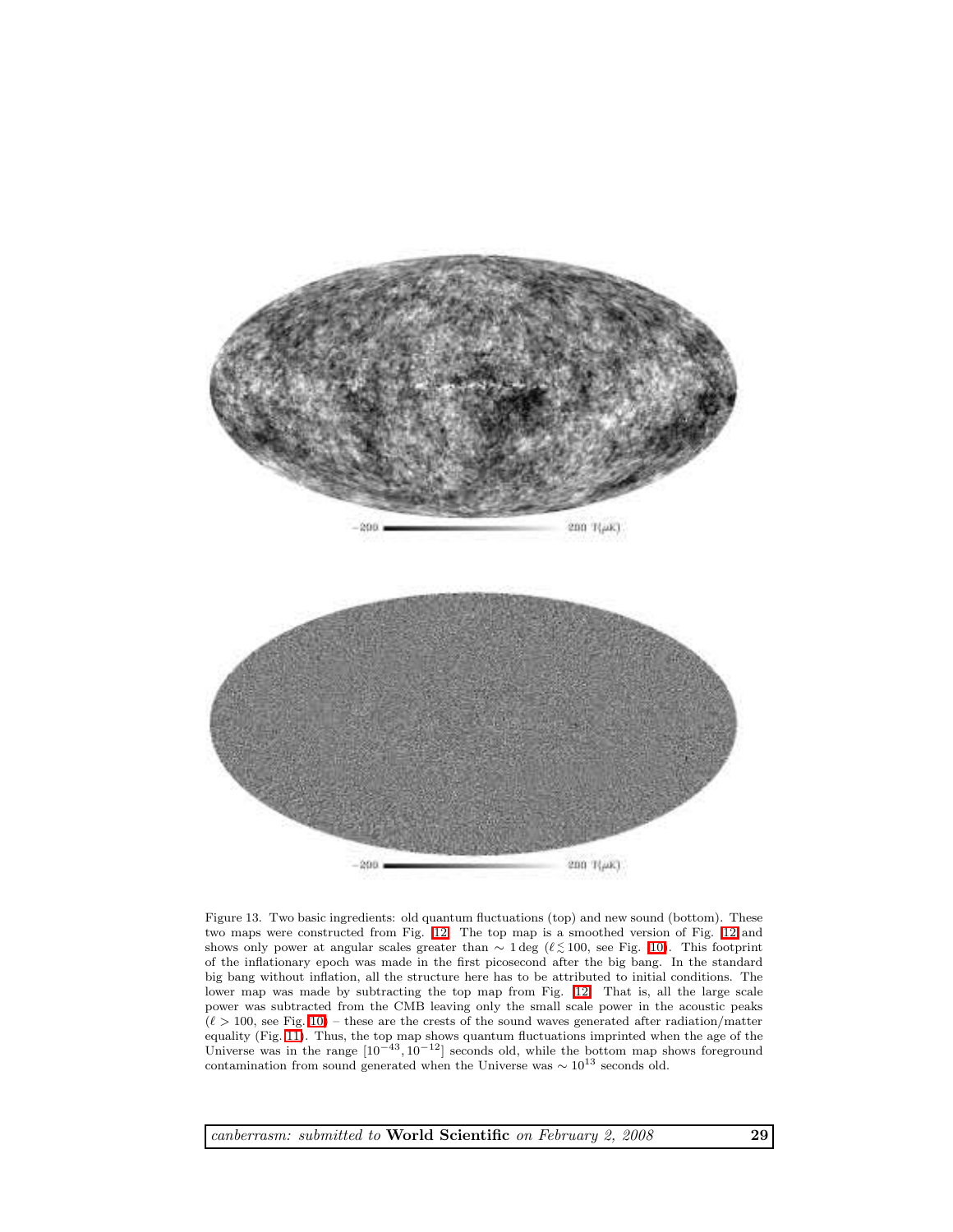

Figure 14. Size and Destiny of the Universe. This plot shows the size of the Universe, in units of its current size, as a function of time. The age of the five models can be read from the x axis as the time between 'NOW' and the intersection of the model with the x axis. Models containing  $\Omega_{\Lambda}$  curve upward  $(R > 0)$  and are currently accelerating. The empty universe has  $\ddot{R} = 0$  (dotted line) and is 'coasting'. The expansion of matter-dominated universes is slowing down  $(R < 0)$ . The  $(\Omega_{\Lambda}, \Omega_M) \approx (0.27, 0.73)$  model is favored by the data. Over the past few billion years and on into the future, the rate of expansion of this model increases. This acceleration means that we are in a period of slow inflation – a new period of inflation is starting to grab the Universe. Knowing the values of h,  $\Omega_M$  and  $\Omega_{\Lambda}$  yields a precise relation between age, redshift and size of the Universe allowing us to convert the ages of local objects (such as the disk and halo of our galaxy) into redshifts. We can then examine objects at those redshifts to see if disks are forming at a redshift of  $\sim 1$  and halos are forming at  $z \sim 4$ . This is an example of th tightening network of constraints produced by precision cosmology.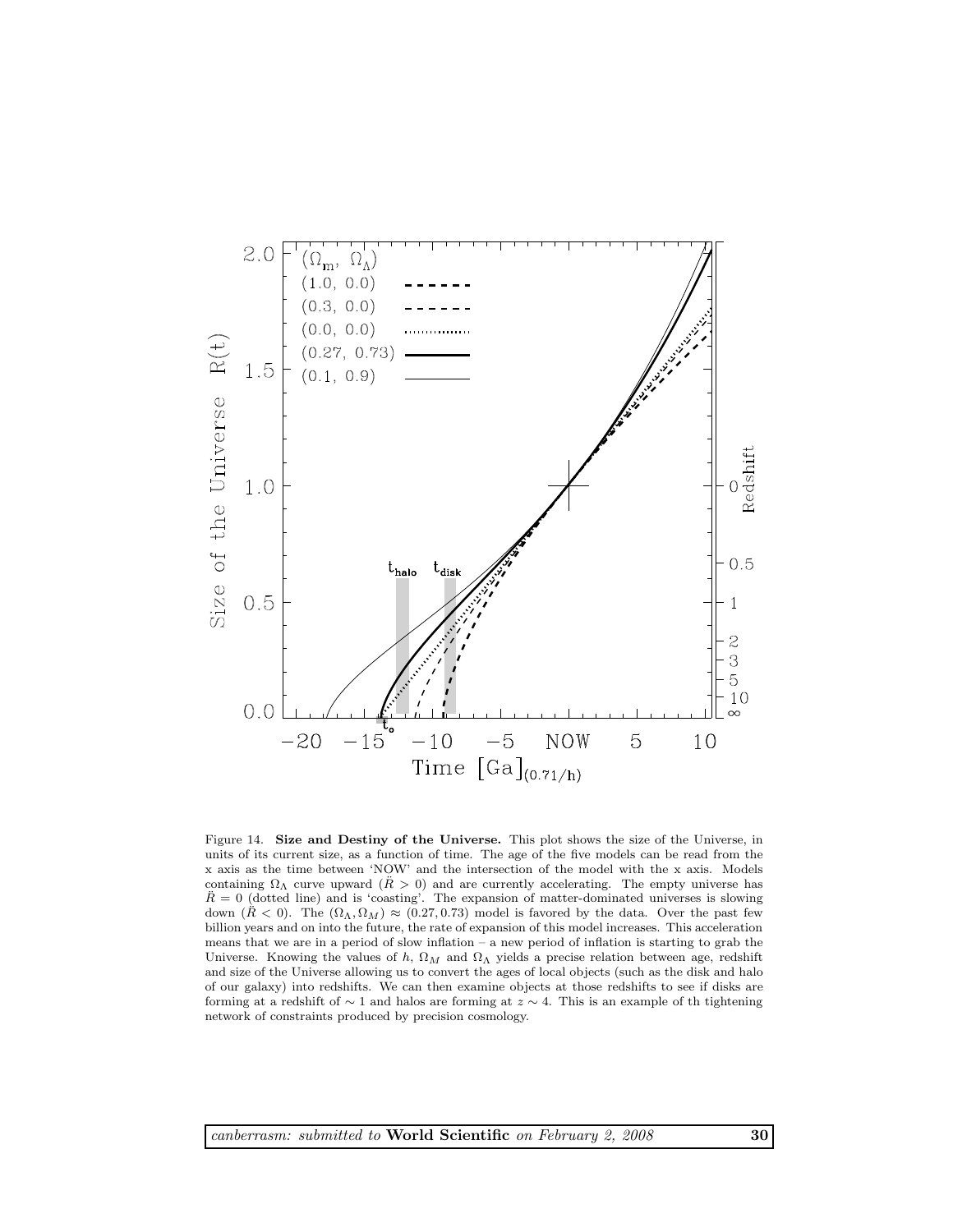(Carroll et al. 1992):

$$
t_o(h, \Omega_M, \Omega_\Lambda) = \frac{1}{\sqrt{\Omega_\Lambda}} \left( \frac{1 + \sqrt{\Omega_\Lambda}}{\sqrt{\Omega_M}} \right) 6.52 h^{-1} Gyr.
$$
 (37)

for  $t_o(h = 0.71, \Omega_M = 0.27, \Omega_\Lambda = 0.73) = 13.7$  Gyr.

If the Universe is to make sense, independent determinations of  $\Omega_{\Lambda}$ ,  $\Omega_{M}$  and h and the minimum age of the Universe must be consistent with each other. This is now the case (Lineweaver 1999). Presumably we live in a universe which corresponds to a single point in multidimensional parameter space. Estimates of h from HST Cepheids and the CMB overlap. Deuterium and CMB determinations of  $\Omega_{baryon}h^2$  are consistent. Regions of the  $\Omega_M - \Omega_{\Lambda}$  plane favored by supernovae and CMB overlap with each other and with other independent constraints (e.g. Lineweaver 1998). The geometry of the Universe does not seem to be like the surface of a ball  $(\Omega_k < 0)$  nor like a saddle  $(\Omega_k > 0)$  but seems to be flat  $(\Omega_k \approx 0)$  to the precision of our current observations.

There has been some speculation recently that the evidence for  $\Omega_{\Lambda}$  is really evidence for some form of stranger dark energy (dubbed 'quintessence') that we have been incorrectly interpreting as  $\Omega_{\Lambda}$ . The evidence so far indicates that the cosmological constant interpretation fits the data as well as or better than an explanation based on quintessence.

#### *7.9 Background and the Bumps on it and the Evolution of those Bumps*

Equation [11](#page-8-0) is our hot big bang description of the unperturbed Friedmann-Robertson-Walker universe. There are no bumps in it, no over-densities, no inhomogeneities, no anisotropies and no structure. The parameters in it are the background parameters. It describes the evolution of a perfectly homogeneous universe.

However, bumps are important. If there had been no bumps in the CMB thirteen billion years ago, no structure would exist today. The density bumps seen as the hot and cold spots in the CMB map have grown into gravitationally enhanced light-emitting over-densities known as galaxies (Fig. [7\)](#page-15-0). Their gravitational growth depends on the cosmological parameters – much as tree growth depends on soil quality (see Efstathiou 1990 for the equations of evolution of the bumps). We measure the evolution of the bumps and from them we infer the background. Specifically, matching the power spectrum of the CMB (the  $C_{\ell}$ 's which sample the  $z \sim 1000$ universe) to the power spectrum of local galaxies (the  $P(k)$  which sample the  $z \sim 0$ universe) we can constrain cosmological parameters. The limit on  $\Omega_{\nu}$  is an example.

#### *7.10 The End of Cosmology?*

When the WMAP results came out at the end of this school I was asked "So is this the end of cosmology? We know all the cosmological parameters...what is there left to do? To what precision does one really want to know the value of  $\Omega_m$ ?" In his talk, Brian Schmidt asked the rhetorical question: "We know Hubble's parameter to about 10%, is that good enough?" Well, now we know it to about 5%. Is that good enough? Obviously the more precision on any one parameter the better, but we are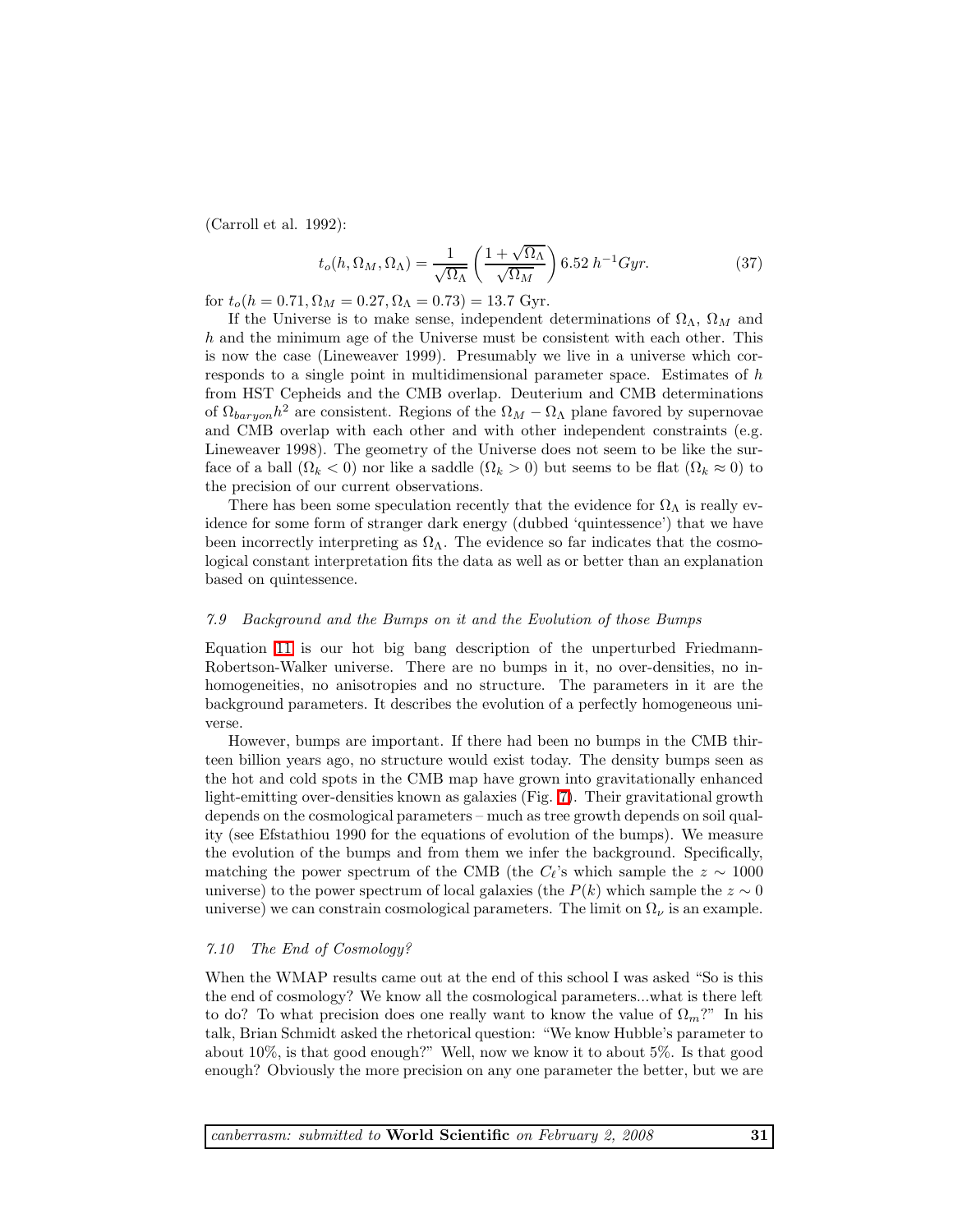| Composition of Universe <sup><math>a</math></sup> |                    |                                |
|---------------------------------------------------|--------------------|--------------------------------|
| Total density                                     | $\Omega_{\alpha}$  | $1.02 \pm 0.02$                |
| Vacuum energy density                             | $\Omega_{\Lambda}$ | $0.73 \pm 0.04$                |
| Cold Dark Matter density                          | $\Omega_{CDM}$     | $0.23 \pm 0.04$                |
| Baryon density                                    | $\Omega_h$         | $0.044 \pm 0.004$              |
| Neutrino density                                  | $\Omega_{\nu}$     | $< 0.014795\%$ CL              |
| Photon density                                    | $\Omega_{\gamma}$  | $4.8 \pm 0.014 \times 10^{-5}$ |
| Fluctuations                                      |                    |                                |
| Spectrum normalization <sup><math>b</math></sup>  | A                  | $0.833_{-0.083}^{+0.086}$      |
| Scalar spectral index <sup>b</sup>                | $n_{s}$            | $0.93 \pm 0.03$                |
| Running index slope <sup>b</sup>                  | $dn_s/d\ln k$      | $-0.031_{-0.018}^{+0.016}$     |
| $Tensor-to-scalar ratioc$                         | $r = T/S$          | $< 0.71$ 95% CL                |
| Evolution                                         |                    |                                |
| Hubble constant                                   | $\hbar$            | $0.71^{+0.04}_{-0.03}$         |
| Age of Universe (Gyr)                             | $t_0$              | $13.7 \pm 0.2$                 |
| Redshift of matter-energy equality                | $z_{eq}$           | $3233^{+194}_{-210}$           |
| Decoupling Redshift                               | $z_{dec}$          | $1089 \pm 1$                   |
| Decoupling epoch (kyr)                            | $t_{dec}$          | $379^{+8}_{-7}$                |
| Decoupling Surface Thickness (FWHM)               | $\Delta z_{dec}$   | $195 \pm 2$                    |
| Decoupling duration (kyr)                         | $\Delta t_{dec}$   | $118^{+3}_{-2}$                |
| Reionization epoch (Myr, $95\%$ CL))              | $t_r$              | $180^{+220}_{-80}$             |
| Reionization Redshift (95% CL)                    | $z_r$              | $20^{+10}$                     |
| Reionization optical depth                        | $\tau$             | $0.17 \pm 0.04$                |

Table 1. Cosmological parameters describing the best-fitting FRW model to the CMB power spectrum and other non-CMB observables (cf. Bennett et al. 2003).

<sup>a</sup>  $\Omega_i = \rho_i / \rho_c$  where  $\rho_c = 3H^2 / 8\pi G$ 

 $^b$  at a scale corresponding to wavenumber  $k_0 = 0.05 \mathrm{~Mpc}{^{-1}}$ 

<sup>c</sup> at a scale corresponding to wavenumber  $k_0 = 0.002$  Mpc<sup>-1</sup>

talking about constraining an entire model of the universe defined by a network of parameters. As we determine 5 parameters to less than 10%, it enables us to turn a former upper limit on another parameter into a detection. For example we still have only upper limits on the tensor to scalar ratio  $r$  and this limits our ability to test inflation. We only have an upper limit on the density of neutrinos  $\Omega_{\nu}$  and this limits our ability to go beyond the standard model of particle physics. And we have only a tenuous detection of the running of the scalar spectral index  $dn/dln k \neq 0$ , and this limits our ability to constrain inflaton potential model builders.

We still know next to nothing about  $\Omega_{\Lambda} \sim 0.7$ , most of the Universe. ACDM is an observational result that has yet to be theoretically confirmed. From a quantum field theoretic point of view  $\Omega_{\Lambda} \sim 0.7$  presents a huge problem. It is a quantum term in a classical equation. But the last time such a quantum term appeared in a classical equation, Hawking radiation was discovered. A similar revelation may be in the offing. The Friedmann equation will eventually be seen as a low energy approximation to a more complete quantum model in much the same way that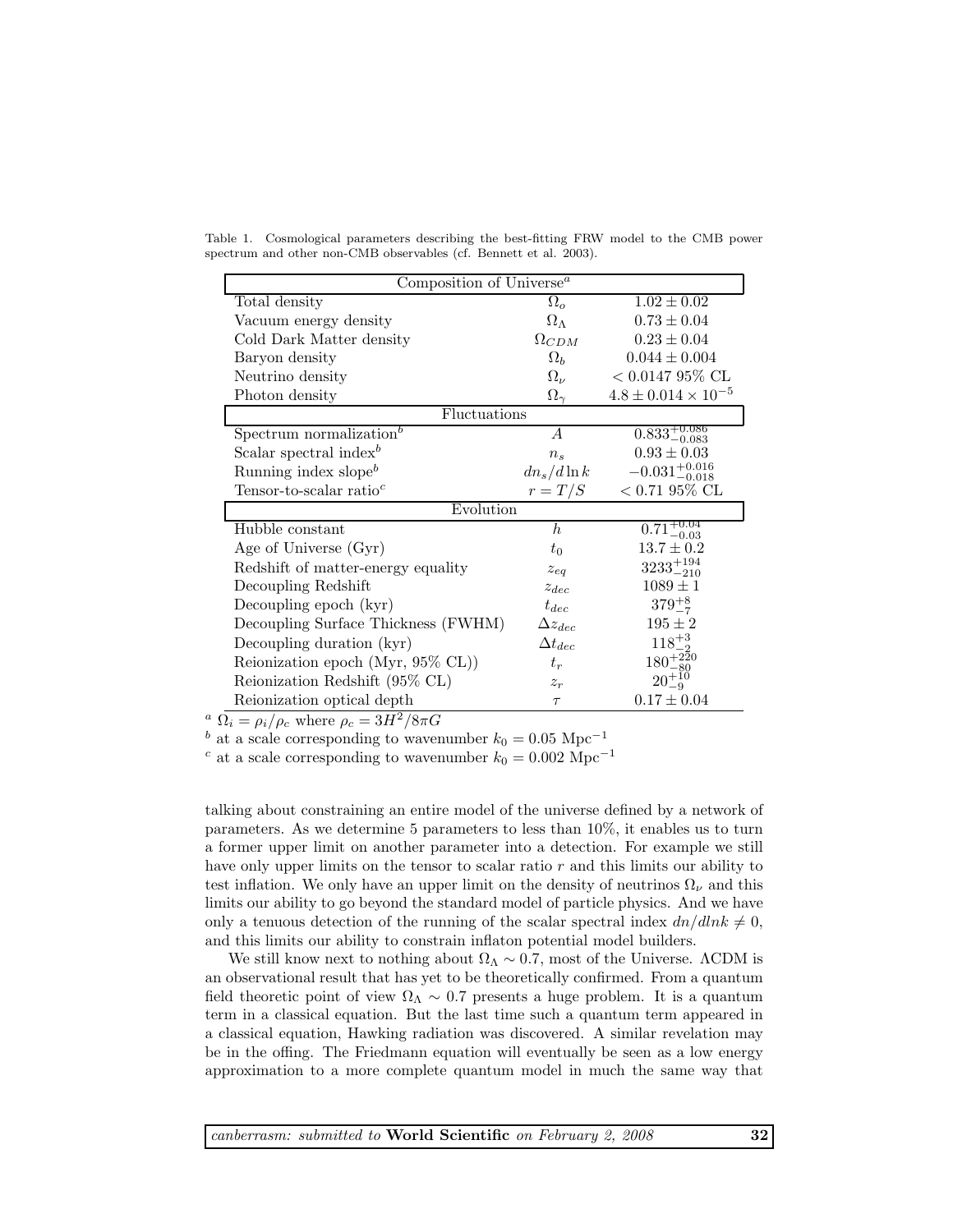$\frac{1}{2}mv^2$  is a low energy approximation to pc.

Inflation solves the origin of structure problem with quantum fluctuations, and this is just the beginning of quantum contributions to cosmology. Quantum cosmology is opening up many new doors. Varying coupling constants are expected at high energy (Wilczek 1999) and c variation, G variation,  $\alpha$  (fine structure constant) variation, and  $\Omega_{\Lambda}$  variation (quintessence) are being discussed. We may be in an ekpyrotic universe or a cyclic one (Steinhardt & Turok 2002). The topology of the Universe is also alluringly fundamental (Levin 2002). Just as we were getting precise estimates of the parameters of classical cosmology, whole new sets of quantum cosmological parameters are being proposed. The next high profile goal of cosmology may be trying to figure out if we are living in a multiverse. And what, pray tell, is the connection between inflation and dark matter?

# *7.11 Tell me More*

For a well-written historical (non-mathematical) review of inflation see Guth (1997). For a detailed mathematical description of inflation see Liddle and Lyth (2000). For a concise mathematical summary of cosmology for graduate students see Wright (2003). Three authoritative texts on cosmology that include inflation and the CMB are 'Cosmology' by P. Coles and F. Lucchin, 'Physical Cosmology' by P. J. E. Peebles and 'Cosmological Physics' by J. Peacock.

#### Acknowledgments

I thank Mathew Colless for inviting me to give these five lectures to such an appreciative audience. I thank John Ellis for useful discussions as we bushwhacked in the gloaming. I thank Tamara Davis for Figs. [1,](#page-5-0) [4](#page-12-0) & [5.](#page-12-1) I thank Roberto dePropris for preparing Fig. [7.](#page-15-0) I thank Louise Griffiths for producing Fig. [10](#page-24-0) and Patrick Leung for producing Figs.  $12 \& 13$ . The HEALPix package (Górski, Hivon and Wandelt 1999) was used to prepare these maps. I acknowledge a Research Fellowship from the Australian Research Council.

#### References

- 1. Alpher, R.A. and Herman, R. 1948 Nature, 162, 774-775
- 2. Bennett, C.L. et al. 2003, Astrophys. J. submitted, [astro-ph/0302208](http://arXiv.org/abs/astro-ph/0302208)
- 3. Carroll, S.M., Press, W.H., Turner, E.L. 1992, Ann. Rev. Astron. Astrophy. 30, 499
- 4. Coles, P. & Lucchin, F. 1995 *Cosmology: The Origin and Evolution of Cosmic Structure* Wiley: NY
- 5. Davis, T.M. & Lineweaver, C.H. 2003 "Expanding Confusion: common misconceptions of horizons and the superluminal expansion of the universe" submitted.
- 6. Dicke, R.H., Peebles, P.J.E., Roll, P.G. and Wilkinson, D.T. 1965, Astrophys. J 142, 414